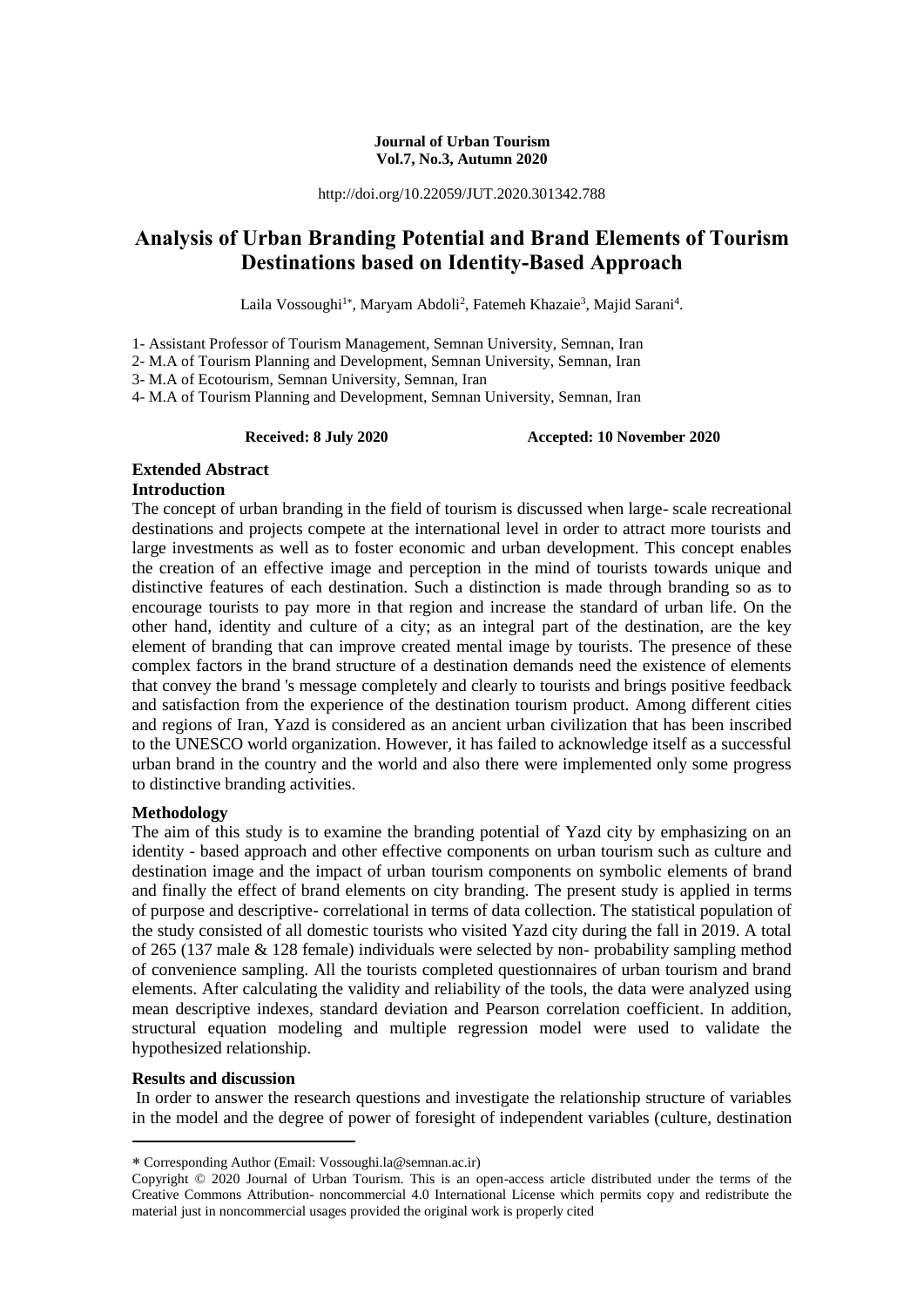identity and destination image) on the dependent variables (symbol, slogan, and branding), the statistical method of path analysis using multiple regression was used in sequential method based on the analysis of Baron and Kenny with SPSS software. To check the existing paths in the model, the following steps were implemented: 1- regression of culture, identity and destination image on symbol 2- regression of culture, identity and destination image on the slogan 3- regression of culture, identity and destination image on branding. The results showed that destination culture and image are significant predictors of each brand elements (including symbol, slogan and branding), but the destination identity (with negative regression coefficient) was not considered as a significant predictor of any brand elements. The results show that the final model has a relatively appropriate fit with the data. Moreover, in the final model, urban tourism elements had a direct and significant effect on brand elements.

### **Conclusion**

As the findings show, the destination culture and image have a significant and direct impact on brand elements; but identity does not have a significant effect on brand elements. However, this study does not deny the effects of the identity variable on the destination brand and the reason for this non - significant and the negative regression coefficient with brand elements is the low scores offered by internal tourists to the identity elements of Yazd. Therefore, based on these results, it can be said that only consideration of a dominant approach such as the identity-based one from the perspective of tourists for positioning urban branding cannot be considered alone; but this process, integrated and strategic management, comprehensive short - term tourism, development plan, holding urban start – ups, the identification and promotion of the city 's identity and image with the use of symbol, slogan, textile, souvenir and handicrafts, the political alliance and the participation of public and private enterprises of tourism and souvenir and finally demand global advertising and sustainable local development to serve as a successful urban brand in Iran and the world.

**Keywords:** Branding, Urban Tourism Components, Identity-Based Approach, Elements of Brand, Yazd City.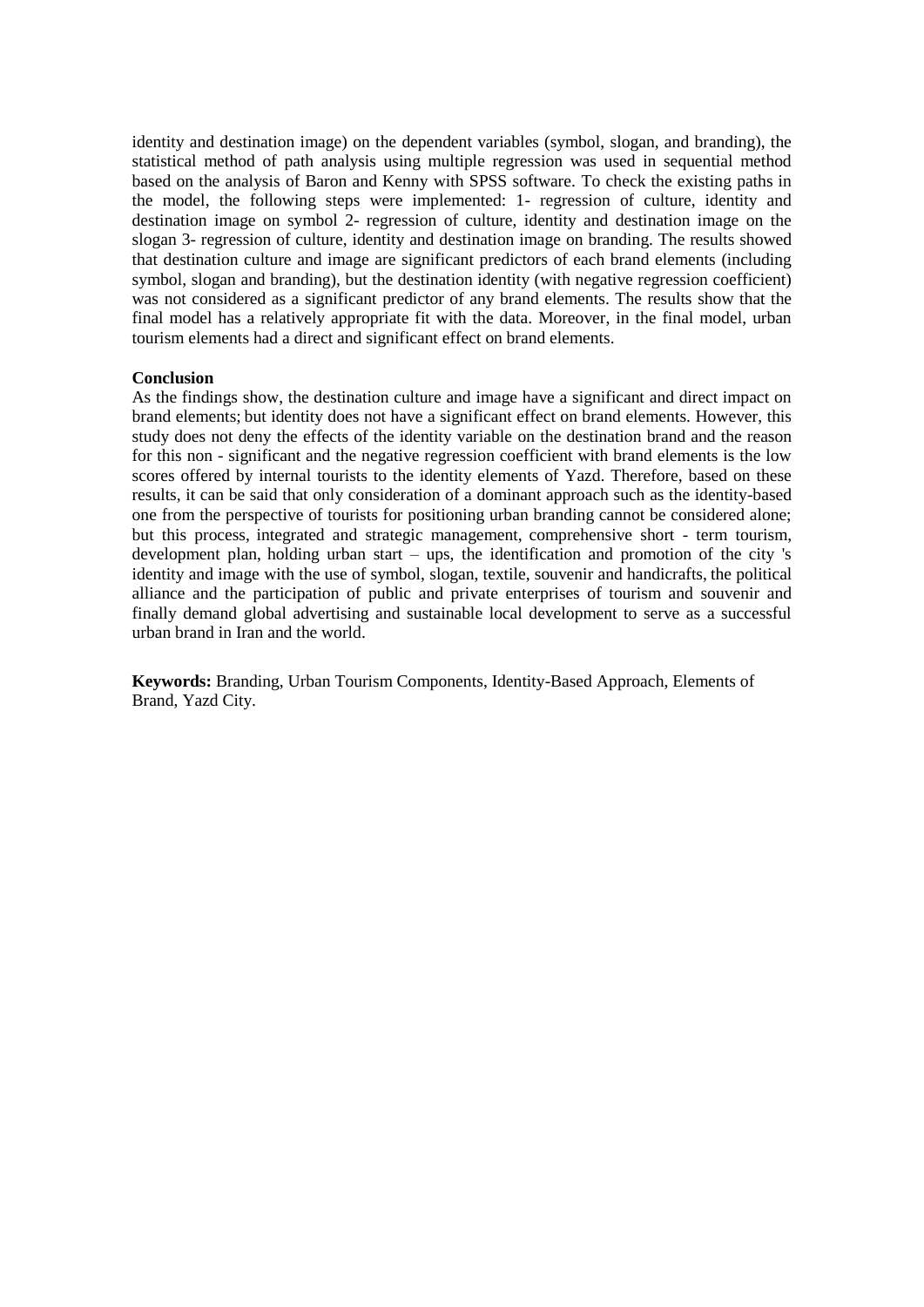**فصلنامه گردشگری شهری، دورۀ ،7 شمارۀ ،3 پاییز 1399 صص. 143-159** http://doi.org/10.22059/JUT.2020.301342.788

# **واکاوی ظرفیت برندسازی شهری و عناصر برند در مقصد گردشگری مبتنی بر رویکرد هویت مبنا**

**-** استادیار مدیریت جهانگردی، دانشگاه سمنان، سمنان، ایران <sup>1</sup> **لیال وثوقی مریم عبدلی -** کارشناس ارشد برنامهریزی و توسعه گردشگری دانشگاه سمنان، سمنان، ایران **فاطمه خزایی-** کارشناس ارشد اکوتوریسم، دانشگاه سمنان، سمنان، ایران **مجید سارانی -** کارشناس ارشد برنامهریزی و توسعه گردشگری، دانشگاه سمنان، سمنان، ایران

**تاریخ دریافت: 1399/04/18 تاریخ پذیرش: 1399/08/20**

# **چکیده**

هرگاه مقصدها و پروژههـای تفریحـی عظـیم صـنعت گردشـگری، در سـطح بینالمللـی جهـت افـزایش جـذب گردشگران، سرمایهگذاریهای کالن، توسعه اقتصادی و شهری خود با یکدیگر در حال رقابت تنگاتنـگ هسـتند، مفهوم برند سازی شهری در عرصه گردشگری مطرح میگردد. این مفهوم، امکان ایجاد تصویر و ادراك مـؤثر در ذهن گردشگران نسبت به ویژگیهای منحصربهفرد و متمایز نسبت به هر مقصد را فـراهم میکنـد و ایـن ایجـاد تمایز بهوسیله برند سازی، بهمنظور ترغیب گردشگر برای پرداخت هزینه بیشتر در آن منطقه و افزایش اسـتاندارد زندگی شهری، اعمال میشود. در بین شهرها و مناطق مختلف کشور ایران، شهر یزد، بهعنوان یک تمدن شهری دیرینه که به ثبت سازمان جهانی یونسکو رسیده است، درزمینه برند شهری در سطح کشور و جهان به حد کـافی موفق نبوده است و در تبدیل و توسعه ظرفیتهای بالقوه خود بـهعنوان یـک مقصـد بالفعـل دارای هویـت برنـد متمایز، اهمال نموده است؛ بنابراین هدف عمده پژوهش حاضر، بررسی ظرفیت تبـدیل شـهر یـزد بـه یـک برنـد شهری درزمینه گردشگری؛ با رویکرد مبتنی بر هویت و با استفاده از عناصر نمادین برند )نماد، شعار و برند سازی( و مؤلفههای گردشگری شهری (فرهنگ، هویت و تصویر مقصد) میباشد. پژوهش حاضر با توجه به هدف، از نوع کاربردی و با توجه به نحوه گردآوری دادهها، از نوع تحقیقات توصیفی- همبستگی است. جامعه آمـاری پـژوهش شامل تمامی گردشگران داخلی ورودی به شهر یزد در پاییز 1398 بودند که با روش نمونهگیری غیـر احتمـالی در دسترس، 265 نفر بهعنوان نمونه پژوهش )137 نفر مرد و 128 نفر زن( انتخاب شدند. پس از محاسـبه روایـی و پایایی ابزارها، دادهها با استفاده از شاخصهای توصیفی میانگین، انحراف استاندارد و ضریب همبستگی پیرسون و نیز مدل معادلات ساختاری و رگرسیون چندگانه برای تأیید روابط فرضی تحلیلشدهاند. نتایج پـژوهش نشـان داد که فرهنگ مقصد و تصویر مقصد پیشبینی کننده معنادار هرکدام از عناصر برند شامل )نماد، شعار و برند سـازی( هستند اما هویت مقصد )با ضریب رگرسیون منفی(، پیشبینی کننده معنادار هیچیک از عناصر برند )نماد، شـعار و برند سازی) نیست. همچنین در مدل نهایی، مؤلفههای گردشگری شهری، بر عناصر برند اثـر مسـتقیم و معنـادار دارند.

**واژگان کلیدی:** برند سازی، مؤلفههای گردشگری شهری، رویکرد هویت مبنا، عناصر برند، شهر یزد.

1

Vossoughi.la@semnan.ac.irEmail: مسئول نویسنده .1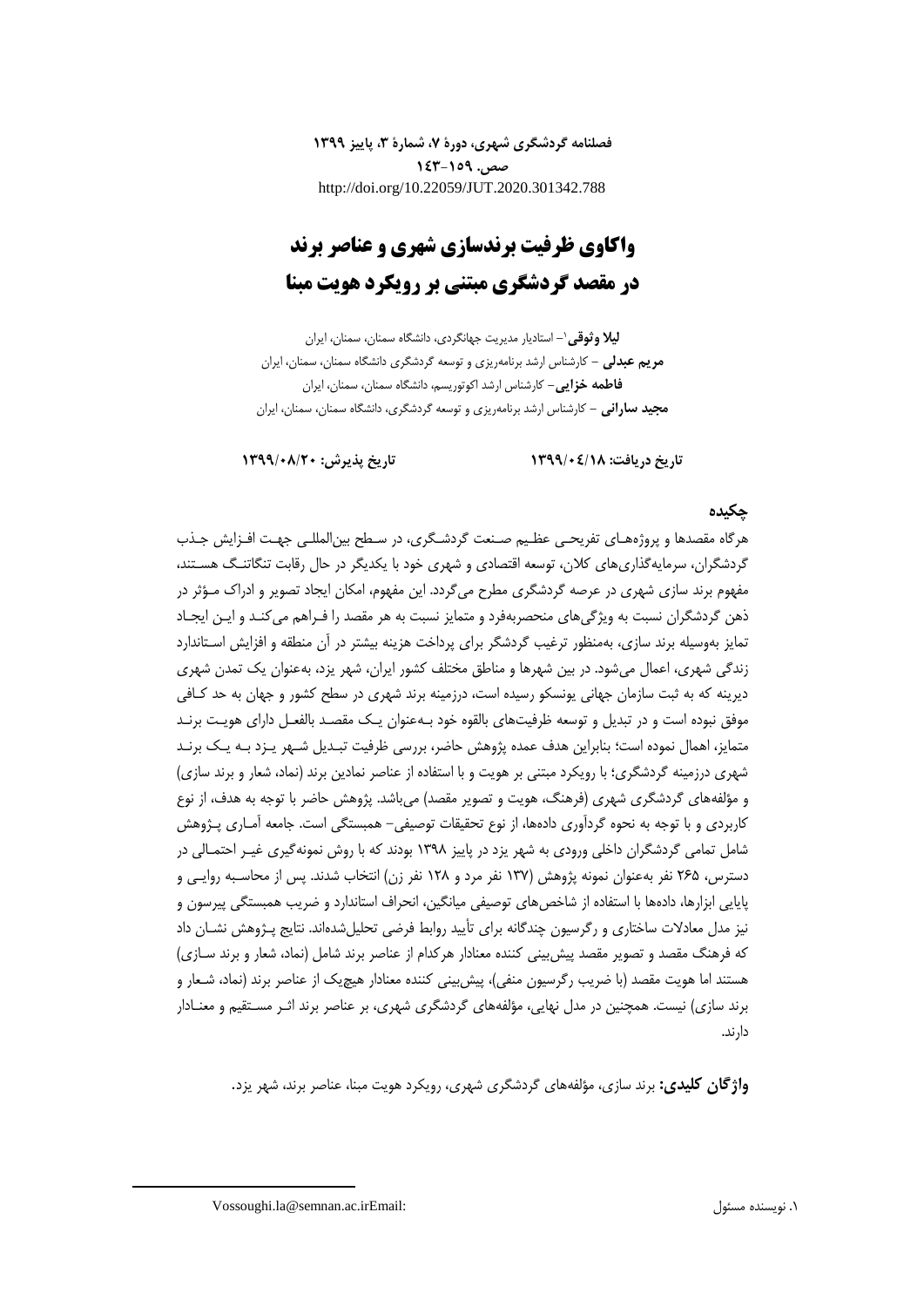گردشگری، راهبردی جهت افزایش سرزندگی در فضای شهری محسوب میشود. فضاهای شهری از مهمترین فضاهایی هستند که همواره موردتوجه و بازدید گردشگران قرار دارند؛ ازاینرو گردشـگری شـهری یـک فرصـت بـزرر فرهنگـی، اجتماعی و اقتصادی برای شهرها به وجود میآورد که نقش بسیار مؤثری در ارتقـاء کیفیـت زنـدگی شـهروندان در ابعـاد مختلف میتواند ایفا کند (شربتیان،۲:۱۳۹۰). شهرها میراث سالها تغییر، تحول و پویایی فرهنگی هستند که از جاذبهها و خدمات مختلف گردشگری برخوردار هستند. جاذبههای تاریخی، فرهنگی، مذهبی و ... )نصـر190:1395،(، مراکـز خریـد، مراکز اقامتی، جنبوجوش شهری (موحد و همکاران،۱۳۹۰،(۱۸:۱۳۹۰)، به همراه شرایط محیطی، مناظر و چشماندازهای شهری ازجمله مهمترین عوامل مؤثر در جذب گردشــگران داخلی و خارجی محســوب میشوند )آیتـی و همکـاران46:1395،(. مجموعه این عوامل را میتوان تحت عنوان مؤلفههای مؤثر در گردشگری شهری یا گردشگری مقصد نام برد. هرکدام از این عوامل بهنوبه خود بیانگر فرهنگ و هویت مقصد میباشند و درنهایت بر اساس باور، احساس و تمایزی کـه در ذهـن گردشگر نسبت به یک مقصد گردشگری خاص در مقایسه با سایر مقاصد ایجاد می کنند، تصویر مقصد شکل می گیرد.

با رشد و گسترش شهرها، مقصدهای گردشگری شهری، هم به لحاظ حجم و هم تنـوع افـزایش می یابنـد. در یـک عرصه رقابتی، شهرهای بیشتری تلاش میکنند تا با ایجاد تغییراتی بهوسیله جاذبههای خاص و نمایش فرهنگ و هویـت خاص خود، به مقصد مهمی تبدیل شوند و تصویر ذهنی مثبتی برای گردشگران برجای گذارنـد )اشپشـت65:1395،(. بـر این اساس برنامهریزان توسعه شهری برای دستیابی به این مزایا بر روی ابزارهای جدیدی در استراتژیهای برنامـهریزی تمرکز نموده و به سمت استفاده از مفاهیم جدیدی چون برند سازی گام برداشتهاند. چنین رویکردی بر اهمیت برند سازی در توسعه گردشگری شهری افزوده است و مقوله برند سازی شهری، بیشازپیش موردتوجه صاحبنظران و برنامهریزان شهری قرارگرفته است و رفتهرفته به یکی از باارزشترین داراییهای یک شهر تبدیلشده است. برند سـازی در توسـعه سیاستها و خطمشیهای شهری نقشی اساسی دارد، زیرا از طرفی توسعه اقتصادی را پی گیری میکند و از طرف دیگر بهمثابه مجرایی برای هویت شهر عمل میکند )موسوی و همکاران:1396، 162(. این موضـوع در بسـیاری از شـهرهای دنیا دنبال میشود و برنامههای اجرایی متعددی در قالب برند سازی شهری، تدوین و به اجرا گذاشتهشـده اسـت. ایـن در حالی است که اغلب شهرهای ایران، بهویژه شهرهایی که مقصد گردشگری هستند، فاقد تصویر و برند مشخصی هسـتند )روستا و همکاران:1395، 54(. درواقع پایه و اساس برند سازی شهری معرفی قابلیتها و جاذبههای شهر از طریق ارائـه هویت بارز آن است که در اکثر شهرهای کشورمان، علیرغم قابلیتهای زیاد، مغفول مانـده اسـت. در پـژوهش حاضـر، هدف اصلی و عمده؛ بررسی توان و ظرفیت تبدیل شهر یزد به یک مقصد دارای برند گردشـگری بـا اسـتفاده از عناصـر سمبلیک برند (نماد، شعار و لوگو) و بر اساس مؤلفههای گردشگری شهری (فرهنگ، هویـت و تصـویر مقصـد) میباشـد. شهر یزد با برخورداری از ارزشهای تاریخی، سنتی و فرهنگی و جاذبههای فراوان به دلیـل انعکـاس هویـت، فرهنـگ و تمدن ایران اهمیت بسیار داشته و بهعنوان یکی از مهمترین مقصدهای گردشگری داخلـی و خـارجی بـه شـمار مـیرود. بااینوجود بهرغم داشتن ظرفیتهای غنی فرهنگی و هویتی و تصویر ذهنی مثبت از جانب عمده گردشگران، فاقد برند و هویت مشخصی جهت توسعه هرچه بیشتر گردشگری شهری است. حتـی وجـود برنـدهای مشـهور درزمینـه شـیرینی و صنایعدستی و جاذبههای نمادین چون مجموعه امیر چخماق و باغ دولتآباد و ... و شعارهای مبتنی بر هویـت ایـن شـهر نیز کمک چندانی به توسعه برند گذاری شهری نکرده است. لذا به دلیل اهمیت این مسـئله بـرای شـهری کـه بـهعنوان «شهر تاریخی» در فهرست میراث یونسکو به ثبت رسیده است، جهت جذب حداکثری گردشگران داخلی و خارجی، ایـن پژوهش با ترکیبی از رویکرد مبتنی بر هویت و بررسی اهمیت عناصر سمبلیک برنـد )نمـاد، شـعار، لوگـو و برنـد سـازی جاذبهها(، یک چارچوب مفهومی را برای شناسایی توان و ظرفیت برند سازی شـهری مبتنـی بـر مؤلفـههای گردشـگری شهری (فرهنگ، هویت و تصویر مقصد) در شـهر یـزد ارائـه میکنـد. در پژوهشهـای مـرتبط بـا برنـد سـازی شـهری بهطورمعمول 4 رویکرد عمده در رابطه با بررسی این موضوع مورداستفاده قرارگرفته است که عبارتاند از:

-1 رویکـــرد منحصـــربهفرد کشـــور: بـــر روی نقـــش اصـــلی جایگـــاه برنـــد محصـــول تمرکـــز دارد .)Papadopoulos & Heslop,2002: 295(

# **مقدمه**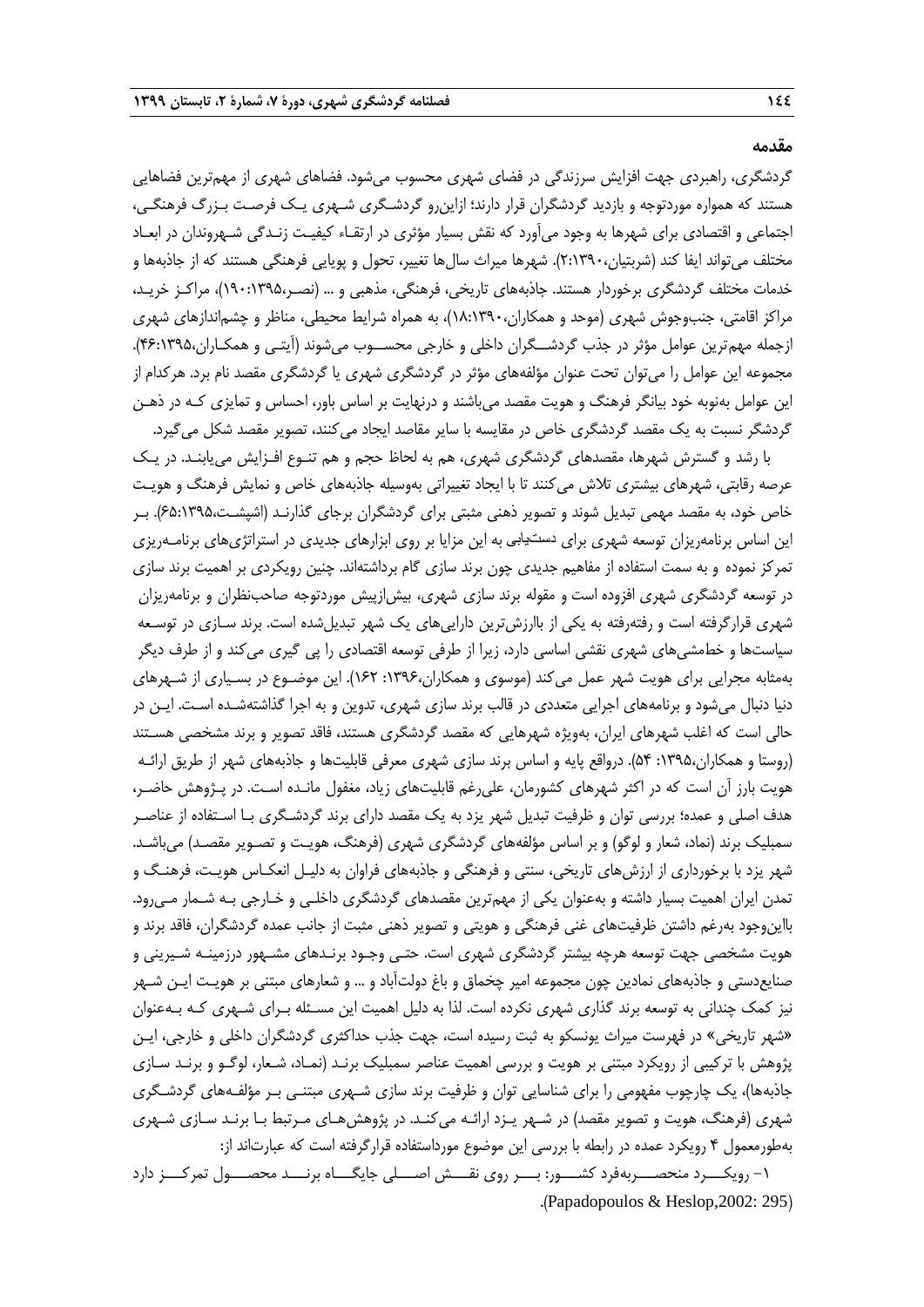-2 رویکــرد نــام تجــاری مقصــد: عمــدتاً بــر عملکــرد گردشــگری و جــذب بازدیدکننــدگان تمرکــز دارد .(Morgan et aL, 2011: 5)

-3 رویکرد عمومی- دیپلماسی: رواب بین مقامات محلی و خارجی را بهمنظور افزایش شهرت مقصد موردبررسی قرار می دهند (Sevin, 2013: 229).

-4 رویکـرد مبتنـی بـر هویـت: بـر فعالیتهـای گردشـگران داخلـی و خـارجی و نحـوه قـرار دادن افـراد بـهمنظور عالمتگذاری و چینش برندها تمرکز میکند (,2013:71Hatch & Kavaratzis(.

چولگین و همکاران`(۲۰۱۹) که به بررسی تأثیر تصویر کشور و مقصد بر قصد سفر گردشگران آمریکا پرداخته بودنـد، به این نتایج دست یافتند که تصویر کشور بر تصویر مقصد تأثیر مثبت دارد و تصویر ذهنی مقصد و کشور بر قصد بازدیـد تأثیر مثبت خواهند داشت. همچنین اکگوان و همکاران ۲۰۱۹) در پژوهش خود که یک مطالعه تجربی از اسـتانبول بـود دریافتند که تصویر مقصد عاطفی بر قصد بازدید مجدد و توصیه به بازدید مجدد اثر مثبت میگذارد. موگولان و همکـاران<sup>۳</sup> )2017( که درباره سهم رویدادهای فرهنگی در شکلگیری تصویر مقصد مطالعه نمودند، در نتایج خود دریافتند که رویداد فرهنگی بهعنوان ارتقادهنده گردشگری عمل کرده و به توسعه تصویر مقصد کمک میکنـد و عناصـر سـاختاری و برنـد مکان بر تصاویر ذهنی و عاطفی مقاصد تأثیر مثبت دارند. تسور و همکاران ۲۰۱۶)ْ در مطالعهای بـا عنـوان هویـت برنـد مقصد: توسعه مقیاس و اعتبارسنجی؛ ثابت کردند که تصویر، کیفیت، شخصیت، آگاهی و فرهنگ مقصد تناسـب خـوب و قابلیت اعتبار و اطمینان دارد. این مقیاس چندبعدی یک ابزار مؤثر برای گردشگران به جهـت شناسـایی و متمـایز کـردن یک مقصد از سایر مقاصد گردشگری را فراهم میکند. غفاری و همکاران )1398( که بـه واکـاوی نقـش تصـویر ذهنـی گردشگران از برند بر شهرت مقصد یزد پرداختند، ثابت کردند که تصویر ذهنی، عاطفی، شناختی و رفتاری از برند مقصـد گردشگری، تأثیر مثبت و معناداری بر شهرت مقصد دارند. مطالعات وثوقی و همکاران )1397( بر روی گردشـگران شـهر کرمان حاکی از آن است که هویت شهر عامل مهمی در ارتباط گردشگر و مقصد است و بر رضایت و وفـاداری او نسـبت به مقصد اثر مستقیم و معناداری دارد. همچنین هویت شهر بر وفاداری با میانجیگری رضایت اثر غیرمستقیم و معناداری دارند. نتایج بررسیهای موسوی و شکور )1397( در مورد ارتباط نشانههای شهری و هویت در شیراز بیانگر آن است کـه نشانههای شهری از عناصر مهم هویت بخشی در جامعه است.

در پژوهش حاضر تأثیر مؤلفههای گردشگری شهری شامل فرهنگ، هویت و تصویر مقصد بر عناصر برنـد سـنجیده میشود. با توجه به آنچه در پیشینه مطرح شد، تاکنون پژوهشی داخلی که اینگونه به ارتباط سـاختاری ایـن متغیرهـا در صنعت گردشگری بپردازد و تأثیر ابعاد آنها را بر یکدیگر بسنجد، مشاهده نشده است. از دیگر سو، در پژوهشهای برنـد سازی در شهر یزد بهطورمعمول، مؤلفههای برند مانند تصویر، وفاداری، کیفیت ادراكشـده و ... در نظـر گرفتـه شـدند و نقش چشمگیر عناصر نمادین برند در ایجاد متغیرهای فوقالذکر و توسعه برند سازی شهری لحا نگردیده است. لـذا بـه دلیل این وجه تمایز پژوهش حاضر و اهمیت دارا بودن نقشه راه در اینگونه پژوهشهـا و شـفافتر سـاختن فرضـیهها و نتایج مورد انتظار پژوهشگر، مدل مفهومی پژوهش حاضر در شکل 1 ارائه میگردد. در این راستا، فرضـیههایی بـه شـرح زیر مطرح شدند: ۱– مؤلفههای گردشگری شهری (فرهنـگ، هویـت و تصـویر مقصـد) پیش بینـی کننـده معنـادار نمـاد میباشند. ۲– مؤلفههای گردشگری شهری (فرهنگ، هویت و تصویر مقصد) پیش بینـی کننـده معنـادار شـعار میباشـند. -3 مؤلفههای گردشگری شهری )فرهنگ، هویـت و تصـویر مقصـد( پیشبینـی کننـده معنـادار برنـد سـازی میباشـند. -4 مؤلفههای گردشگری شهری )فرهنگ، هویت و تصویر مقصد( بر عناصر برند )نماد، شعار و برند سازی(، اثر مستقیم و معناداری دارند.

**.** 

<sup>1</sup>. Chaulagain, Wiitala & Fu

<sup>2</sup>. Akgün, Senturk, Keskin & Onal

<sup>3</sup>. Mogollón, Duarte & Fernández

<sup>4</sup>. Tsaur, Yen & Yan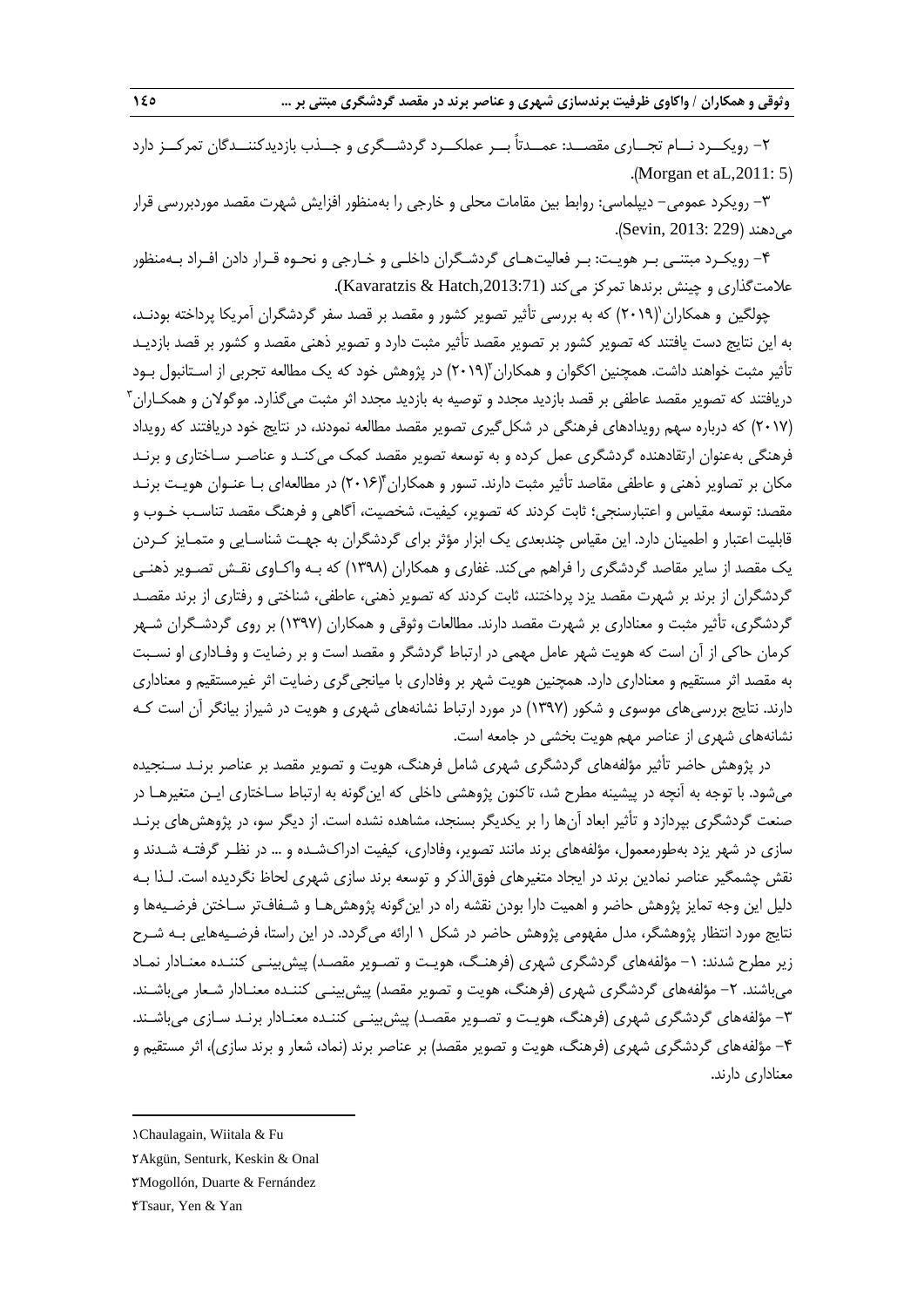

**شکل شماره .1 مدل مفهومی پژوهش**

**مبانی نظری**

**عناصر برند )نماد، شعار، لوگو و برند سازی جاذبهها( و برند سازی شهری**

مطالعات در حوزه برند و برند سازی در طی دهه 1940 شروع شد. تعریف اکر )1991( از این مقوله، بیشترین پذیرش را میان سایر تعاریف یافته است. به بیان آکر: برند؛ یک نام یا نمادی متمایز و شاخص است که بهمنظور شناساندن کـاال یـا خدمات یک فروشنده یا گروهی از فروشندگان و متمایز ساختن آن کالا یا خدمات از سایر رقبا طراحی و به کار گرفتهشده است (,1991:16Aaker(. برند بخشی از ویژگیهای عملیاتی و هیجانی است که مشتری به یک کاال یا خدمت نسـبت میدهد و یک ابزار یاریرسان به مشتریان برای تصمیمگیری و خریـد اسـت )رشـیدی و رحمـانی:1392، 66(؛ امـا برنـد سازی، یک استراتژی آگاهانه در انتخاب برخی از مشخصههای محصول بهعنوان ارزشهای اصـلی و معرفـی آنهـا بـه مصرفکنندگان است تا از این طریق، با اطمینان بالایی، ارزش محصول را تشخیص دهند (لزگی و صیامی،۱۳۹۶: ۱۵۵).

مباحث علمی برند سازی مکان، از دهه ۷۰ و با تحقیق هانت در سال ۱۹۷۵ شروع شد، اما مفهوم برند سازی در مورد مقاصد گردشگری در اواخر دهه 1990 بهکاررفته است )اسماعیلپور و پارسا، 1392؛ ,1998Ritchie & Gnoth؛ به نقل از قنبری و احمدیان، ۱۳۹۷: ۲). در بازار بهشدت رقابتی گردشگری که آگـاهی مـردم از مقاصـد مختلـف محـدود اسـت، طراحی برند مقصد، منعکس کننده تفاوتها یا ارزشهای ویژه مقصد است که بهعبارتدیگر، میتواند بهعنوان راهی برای ارتباط با هویت منحصربهفرد یا تفکیک مقصد از رقبایش در نظر گرفته شود (,2002:3Anderson & Morrison(. این برند مقصد، سمبل یا عالمتی است که ضمن هویت بخشیدن و متمـایز سـاختن مقصـد، نویـد یـک تجربـه گردشـگری بهیادماندنی را میدهد که تنها در این مقصد ویژه حاصـل میشـود (,2017:2al et & Kladou(. ضـمن آنکـه ارتبـاط احساسی بین بازدیدکننده و مقصد را تحکیم و تقویت کرده و هزینههای یافتن مشتری و ریسـک ادراكشـده را کـاهش میدهد (Keladou & et al,2015:2). هدف عمده برند سازی شهری مشخصاً تغییر درک مردم نسبت به شـهر اسـت )خاکپور و همکاران:1397، 111(. تعریف جدید AMA بیـان میکنـد کـه شناسـایی برنـد از طریـق تجمـع تجربیـات از محصول یا خدمت خاص که بهطور مستقیم با کاربرد آن مرتبط هستند و یا از طریـق تـأثیر تبلیغـات، طراحـی و تفسـیر رسانهها ایجاد میشود`(AMAdictionary). طیف محرکهایی که ارتباط با برند را ایجاد میکنند، بسیار گسترده اسـت؛ بخشی از این طیف گسترده شامل عناصر عالمت تجاری مانند نام، لوگو، شعار و دیگر حالتهای نمادین برند محلی است که مکانها را در ذهن کسی که با آنها مواجه میشود، تداعی میکنند (Keladou &et al,2017:2). برخـی شـواهد و پژوهشها نشان میدهند که عناصر برند واقعاً مهم نیستند و عمالً بهعنوان بخشی از محتوای ایجادشـده در گردشـگری وجود ندارند (,2011:302Munar(. نماد، شعار و لوگو این قدرت را دارند که »عالمت« هـای خـود را بـر روی ادراکـات مردم از مکان رها کنند و بهخودیخود زمینه را برای به یادآوردن مقصد و نگهداشتن تصـاویر مثبـت از آن فـراهم کننـد.

1

<sup>1</sup>. American Marketing Association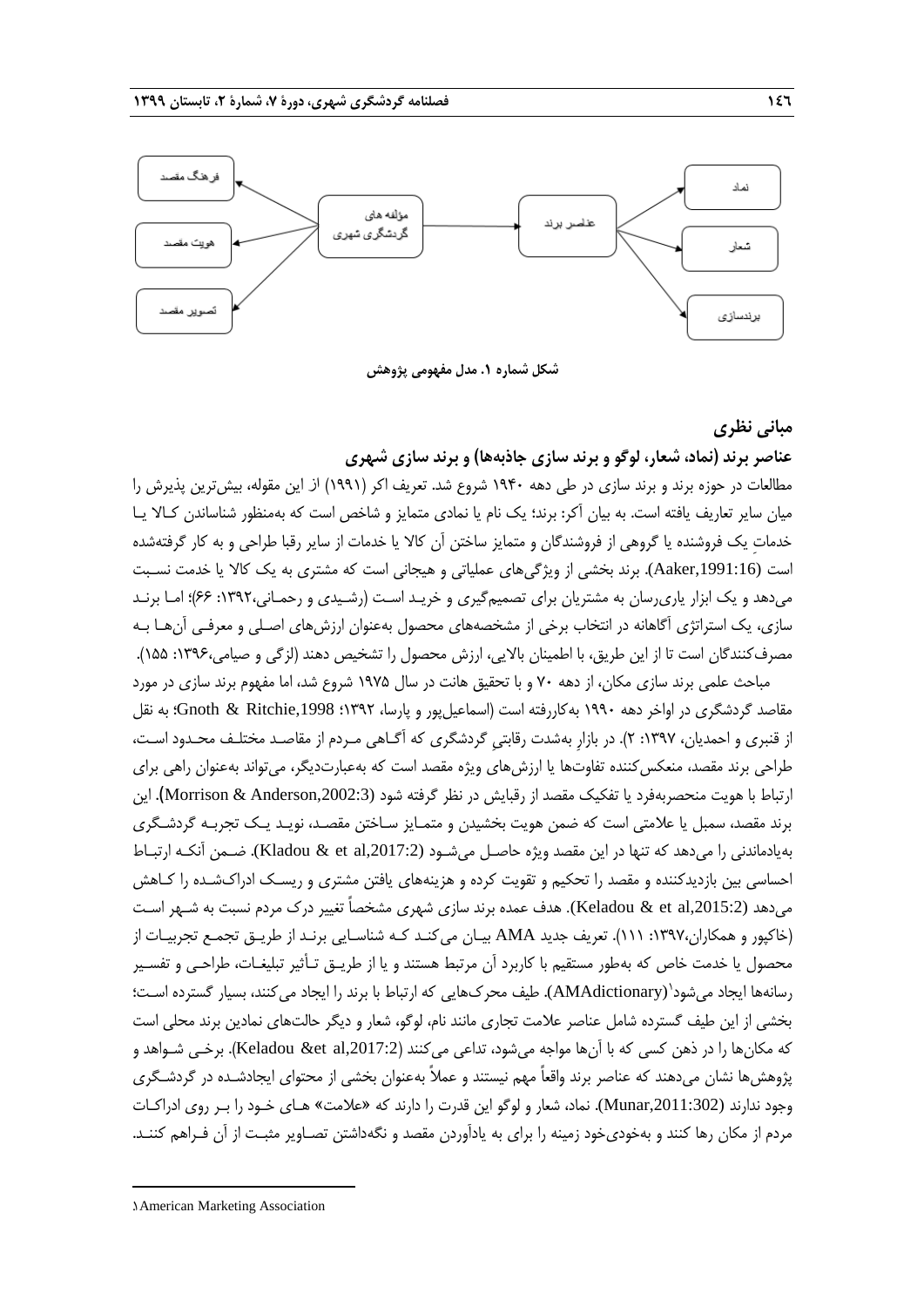همچنین فرض میشود که این عناصر به فرآیند تفکر کمک کـرده و ایـدهها و تصـاویر گردشـگران در طـول زمـان، در ماهیت هویت جامعه محلی آن مقصد و بهعبارتدیگر در فرهنگ مقصد گنجانده میشوند (Keladou et al,2017:3).

# **فرهنگ مقصد**

فرهنگ مجموعهای از باورها، ارزشها و سنتهای آموختهشده اسـت کـه بـه رفتارهـای مصـرفی اعضـای یـک جامعـه مشخص جهت میدهد )شیفمن و کانوك، :1391 518(. (1984) Britannicaاین عامل را مجموعه پیچیدهای از دانش، باور، هنر، اخالق، قانون، عرف و هر نوع دیگر قابلیتها و عادتهای انسان بهعنوان عضوی از جامعه میباشد که بیـانگر میراث بشری است (,1984:1151Britannica(. این میـراث بشـری، سـنت فرهنگـی هـر جامعـه محسـوب میشـود )5 ,2005:Sigala & Leslie). بخشی از این سنت فرهنگی و فرهنگ مقاصد، میـراث فرهنگـی آن اسـت کـه شـامل فرهنگ ملموس (مانند ساختمانها، آثار تاریخی، مناظر، کتابها، آثار هنـری و مصـنوعات) و فرهنـگ نـاملموس (ماننـد فرهنگءامه، سنتها، زبان و دانش) میباشد (Singh et al,2001:189). در این میان صنعت گردشگری نقش عمدهای در معرفی و آموزش فرهنگهای مختلف مقاصد دنیا به یکدیگر و حتی مردمان همان کشـور ایفـا میکنـد. ایـن صـنعت اغلب آدابورسوم و سبک زندگی غیربومیان را بهعنوان جاذبههای توریستی عرضه میکند.

گردشگران نیز اغلب خواستار عرضه آن نوع از فرهنگ و سبک زنـدگی مقصـد هسـتند کـه بـهطور قابلمالحظـهای بافرهنگ و روش زندگی خودشان متفاوت باشد )شمس و امینی:1388، 85(. برای گردشگران و مسافرانی که به کشور یـا منطقهای خاص مسافرت میکننـد، فعالیتهـا، رویـدادها و محصـوالت فرهنگـی بـهعنوان نیـروی الهـامبخش )جـذب( گردشگران تصور میشود (قادری و همکاران، ۱۳۸۸: ۸۴). فرهنگ میتواند بر تفکر، تصـمیمگیری، عمـل و رفتـار خریـد گردشگران تأثیر گذارد ;(132 ,2008:al et Foschet; ,2007:10Lam). منابع فرهنگی یـک مقصـد ممکـن اسـت در ایجاد بسترهای نوآوری در یک منطقه مشارکت داشته باشند و سبب به وجود آمدن جوامعی جذابتر و مبتنـی بـر دانـش شوند. گردشگری شهری مبتنی بر فرهنگ مقصد، قابلیت آن را دارد که آرمانهای فرهنگی جامعـه را ارتقـا بخشـد و بـه ساکنان خود احساس بیشتری از تعلق به میهن ارائه دهد (,2006:53Chang(؛ و همچنین به آگـاهی بـین فرهنگـی در داخل و خارج از یک جامعه منجر شود.

# **هویت مقصد**

هویت عامل تمایز و تفاوت یک مکان با مکانهای دیگر است. هویت شهر، طی یک دوره زمانی طوالنی، با ویژگیهـای جغرافیایی، سطح فرهنگی، معماری، آدابورسوم و سنتهای محلی و سبک زندگی شکل میگیرد. پس میتوان گفت که هویت یک شهر، پدیدهای تاریخی است و در طول زمان تغییر یا تکاملیافته است (285 ,2012:Öngül(. هویت شهری زمانی معنادار خواهد بود که تبلور عینی در فیزیک شهر داشته و درواقع کالبد بیرونی و فیزیـک شـهر نمـادی از هویـت شهری باشد. درواقع، شکل گیری هویت شهری تحت تأثیر فرهنگ، محیط طبیعی و کالبد مصنوع شهر قرار دارد (لطیفـی و همکاران:1394، 28(. عالوه بر این آنچه به شهر هویت میبخشد، وابسته به برداشتهایی اسـت کـه سـاکنان شـهر از محیط اطراف خود دارند، بدین معنی که مفهوم هویت باکیفیت زندگی در شهر ارتباط دارد (لطفی و محمـدی، ۶۸:۱۳۹۱). حضور گردشگران موجب آگاه شدن ساکنان محلی از ارزش سنتهای خود شده و در آنها یک غرور و حس هویت ایجاد میکند (,2014:108Caneen(. عالوه بر این، ارتباط نزدیکی بین برند شهری و هویت شهر وجـود دارد، چنانچـه برنـد شهری بر روی نقاط قوت موجود شهر، تمرکز دارد. عناصری نظیر نمادها و همچنین جنبههایی کـه شـهری را از دیگـر شهرهای متمایز میکنند، هسته اصلی استراتژی برند شهری و موقعیت برند را تعیین میکنند )پـور زرنـدی و همکـاران،  $0.177$ : 179

#### **تصویر مقصد**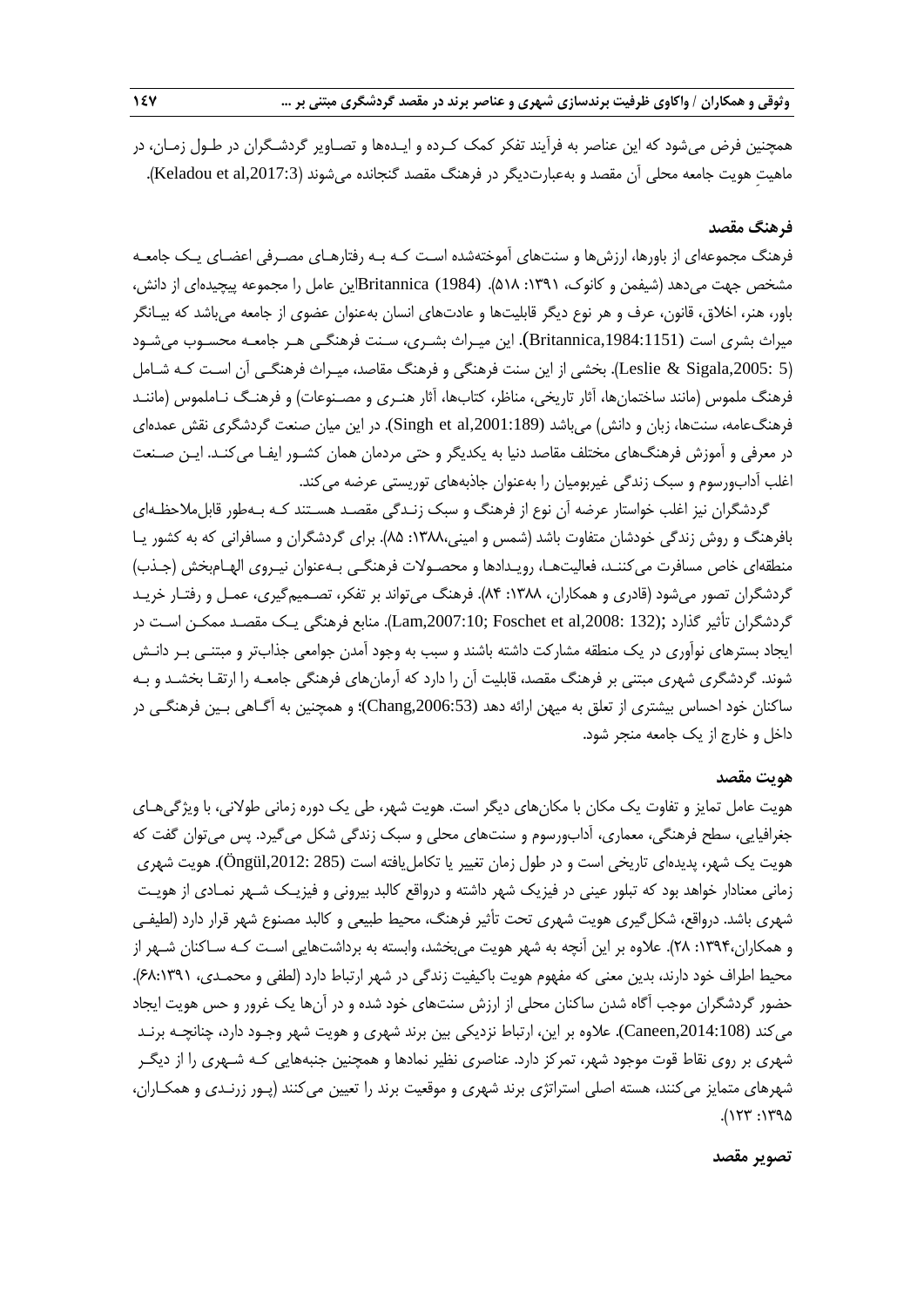ٔز زمان تحقیق بنیادی گانن'(۱۹۷۲) مفهوم تصویر مقصد توجه گستردهای را در ادبیات بازاریابی گردشگری جلـب کـرده است. محققان، تصویر مقصد را به روشهای مختلفی تعریف کردهاند، اما این موضـوع بـهطورکلی یـک سـاختار پیچیـده است. تصویر مقصد شامل مجموع نظرات شناختی و برداشت احساسی یک فرد است که در مورد یک مقصد خاص به آن توجه میکند. تصویر مقصد بهعنوان یک مفهوم نگرشی تعریف میشود که شامل مجموع باورها، ایدهها و تأثیراتی اسـت که یک گردشگر از یک مقصد گردشگری دریافت میکند ( :Crompton,1979:18; Baloglou & McCleary,1999 870). تصویر مقصد نیز خلاصهای از ادراکات، برداشتها، انتظارات و احساسات هیجانی است که یک فرد نسبت به یک مقصد خاص دارد که در موفقیت یا عدم موفقیت توسعه گردشگری مؤثر است ),2019:3Akgün). به این معنـا کـه هـر مکانی یک تصویر کلی"از خود در ذهن مخاطبان دارد که موفقیت مقصد در جذب گردشـگران بیشـتر، بسـتگی بـه ایـن تصویر کلی دارد. درواقع این تصویر کلی هم فرایند انتخاب مقصد را و هم تمایالت رفتاری گردشگران را تحت تأثیر قرار میدهد ),2017:185al et Stylidis). با شنیدن نام یک شهر، تصویری مطلوب یا نامطلوب در ذهـن تـداعی میگـردد. این تصویر مجموعهای از دیدهها، شنیدهها و تجربیات قبلی فرد است (قنبری و احمدیان،۱۳۹۷: ۶). در تمام مدت بازدید، گیرنده (بهعنوان مثال، مصرفکننده) تصویر مکان را در ذهن خـود ذخیـره و درک می کنـد (Florek et al,2006:278). الزم به ذکر است که رابطه بین هویت، برند مقصد و تصویر متقابل است. تصویر مقصد نقش مهمی در هویت برنـد ایفـا میکند ),2002:722Cai). یعنی، مصرفکنندگان یک تصویر مقصد را در ذهن خود بر اساس هویت برند نشان دادهشـده توسط بازاریابان مقصد میسازند. سپس بازاریابـان مقصـد هویـت برنـد را بـر اسـاس دانـش خـود دربـاره تصـویر برنـد مصرفکننده در مقصد خاص ایجـاد و افـزایش میدهنـد. بنـابراین، تصـویر مقصـد بـرای ایجـاد هویـت برنـد مثبـت و قابلتشخیص حیاتی است. تصویر مقصد میتواند بسیار مهمتر از واقعیتهای ملموس آن باشد. گردشگران برای بازدیـد از تصویر ذهنی خود به مقصد موردنظر سفر میکنند (حیدری چیانه و سعدلونیا، ۱۳۹۵: ۹۶). گرچه یک تصویر مسـتحکم و واضح میتواند بر رضایت و انگیزه برای سفر دوباره به آن مقصد و انتقال شفاهی پیشنهاد سفر به مکـان مـوردنظر بـه دیگران تأثیر بسیاری داشته باشد. در این میان ارتباط مثبت مهمان- میزبان نقـش مهمـی در بـاال بـردن رضـایت کلـی گردشگران و تصویر مقصد دارد (Alrawadieha & et al,2019:4).

# **محدوده موردمطالعه**

شهر تاریخی یزد، مرکز استان و شهرستان یزد، از مقصدهای مهـم شـهری در ایـران اسـت. ایـن شـهر در سـال 1396 )2017(، تحت عنوان »شهر تاریخی یزد«، بهعنوان بیست و دومین اثر از ایران، در فهرست میراث جهـانی یونسـکو بـه ثبت رسیده است (www.whc.unesco.org). این موفقیت مهم برای شهر یزد، به لحـاظ گردشـگری نیـز دارای ارزش بسیاری است. مشخصترین وجهه شهر در نظر گردشگران، معماری آن میباشد که بهعنوان نمونـه، در ایـن معمـاری در بافت قدیم شهر، از بادگیر برای گرفتن جریان باد و خنک کردن فضای داخلی استفاده میشده است، به همین دلیل ایـن شهر را »شهر بادگیرها« لقب دادهاند )منتظری و براتی، :1393 45(. در بین جاذبههای تاریخی شهر یـزد، مسـجد جـامع کبیر و محوطه پیرامونی، بافت قدیم شهر، مجموعه امیر چخماق، باغ جهانی دولتآباد، زندان اسـکندر، آتشـکده و دخمـه زرتشتیان، موزههای شهر ازجمله موزه آب، ساباطها و از بین سوغات و صنایعدستی، مواردی مانند ترمـه، زیلـو، سـفال و سرامیک، شیرینیهای سنتی مثل باقلوا، قطاب، پشمک و ... بیش از همه موردتوجه و استقبال گردشگران و مسافران قرار میگیرند. در سالهای اخیر، با توجه به رشد گردشگری، خدمات گردشگری نیز در این شهر رشـد یافتـه اسـت. چنانچـه میتوان به افزایش انواع گوناگونی از اقامتگاه، اعم از هتلهای لوکس یا سنتی، اقامتگاههای بومگردی و نیز رستورانهای متنوع گردشگر پسند، فروشگاههای فروش صنایعدستی استان و مانند آن اشاره کرد.

**.**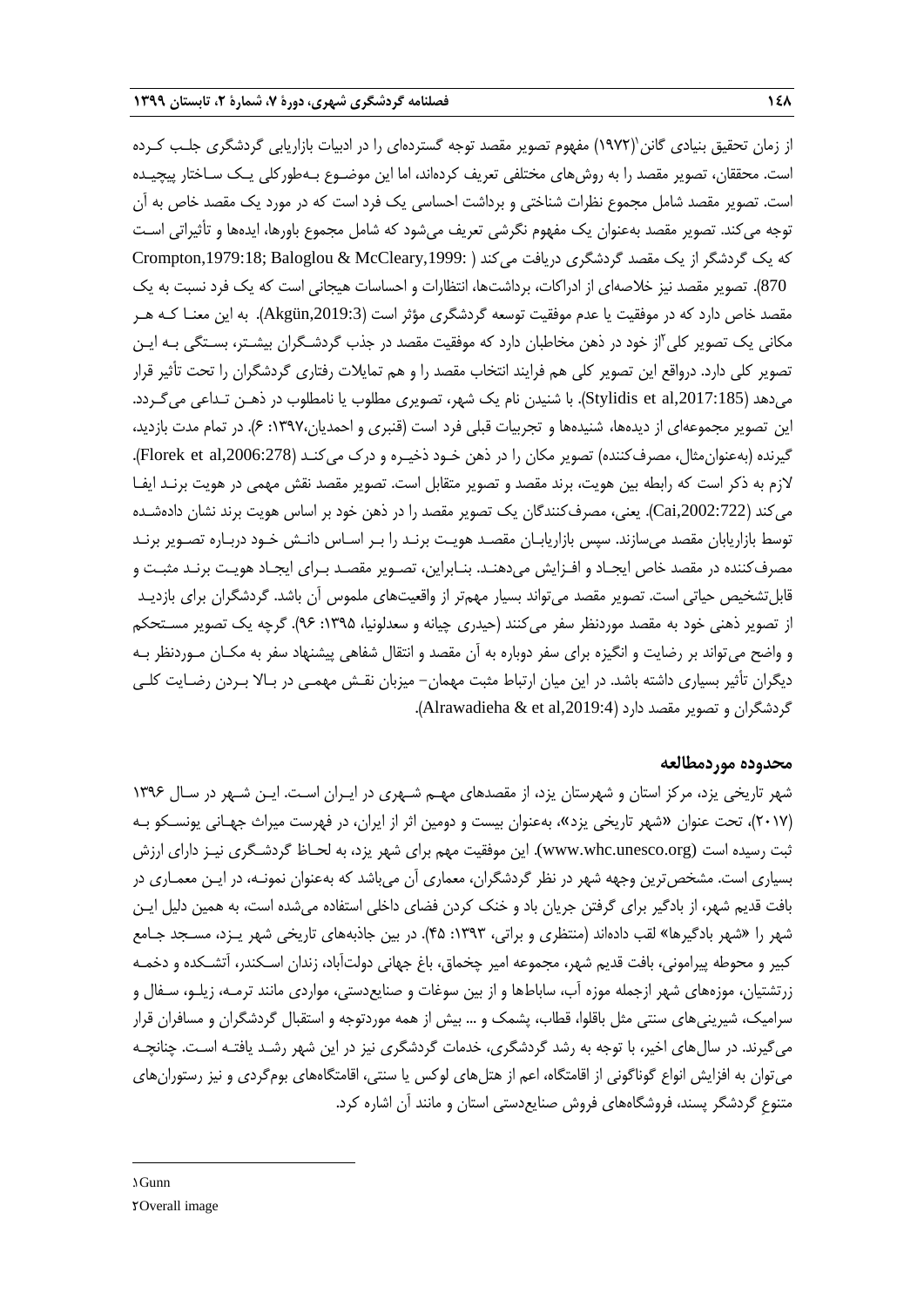

# **روش پژوهش**

مطالعه حاضر از نظر هدف کاربردی و با توجه به نحوه گردآوری دادهها از نـوع تحقیقـات توصـیفی - همبسـتگی اسـت. جامعه آماری این پژوهش شامل کلیه گردشگران داخلی ورودی به شهر یزد در پاییز سال 1398 بودند. به این دلیـل کـه حجم جامعه این پژوهش نامشـخص اســت از فرمــول کــوکران بــرای محاســبه حجـم نمونـه در جوامـع نامحـدود استفادهشده است. در فرمول یادشده مهمترین پارامتری که نیاز به برآورد دارد ²S است که همـان واریـانس نمونـه اولیـه است. برای محاسبه ²S تعداد 30 نمونه اولیه پرسشنامه توزیع شد و سپس واریانس نمونه اولیه محاسبه گردید کـه مقـدار 0/415 به دست آمد در تحقیق حاضر با فرض سطح اطمینان 95 درصد حداقل حجم نمونه 265 نفر تعیینشده اسـت. در این پـژوهش بـا توجـه بـه گـستردگی جامعـه آمـاری موردمطالعه، از روش نمونهگیری در دسترس استفاده شـد. از ایـن تعداد شرکتکنندگان در پژوهش ۱۳۷ نفر معادل با (۵۱/۷ ٪) مرد و ۱۲۸ نفر معادل با (۴۸/۳ ٪) زن بودند. بـرای تحلیـل دادهها از بستهبندی آماری برای تحلیل دادههای علوم اجتماعی نسخه ٢٢ و نرمافزار روابط خطی ساختاری نسخه ٨/٨٠ ٨ استفاده شد. الزم به ذکر است آزمون کولموگروف – اسمیرنوف برای بررسـی نرمـال بـودن دادههـا و نیـز شـاخصهای توصیفی شامل میانگین، انحراف استاندارد و ضرایب همبستگی محاسبه شد. روابط فرضی سـاختاری بـا مـدل معـادلات ساختاری و رگرسیون چندگانه آزمون شد و شاخصهای برازندگی مدل نهایی گزارش شد.

در پژوهش حاضر، به دلیل مطابقت پرسشنامه با مدل مفهومی و پرسشنامه، پژوهشگران بامطالعـه در منـابع مختلـف داخلی و خارجی، شاخصهایی را انتخاب نمودند که بهطورکلی بیـانگر هـر یـک از متغیرهـای مـوردنظر باشـند. در ایـن پژوهش عناصر برند شامل نماد، شعار و برند سازی است کـه خـود برنـد سـازی ترکیـب دو عامـل لوگـو و برنـد سـازی جاذبههای تاریخی و شهری میباشد. شاخصها و معیارهای پژوهش حاضر، بر اساس معیارهای برنـد سـازی شـهری در مقاله (Kladou et al,2017:6) و سایر مقالات خارجی مرتبط با حیطه مؤلفـههای گردشـگری شـهری، برنـد سـازی و عناصر برند توسط پژوهشگران انتخاب و سپس بر اساس معیارهای موجود در محدوده موردمطالعـه بومی<code>سـازی</code> شـدهاند. معیارها، زیرمعیارها و منابع مربوط به هر یک از شاخصها در جدول 1 ذکرشده است. بعـد از طراحـی شـاخصها، جهـت بررسی روایی محتوایی پرسشنامه و درستی سؤاالت و تأیید محتوای آن، پرسشنامه در اختیار صاحبنظران و خبرگان قرار گرفت و اصالحات الزم قبل از توزیع در بین نمونههای آماری این تحقیـق اعمـال شد. شاخصها و معیارهای پـژوهش، به شرح جدول ،1 است.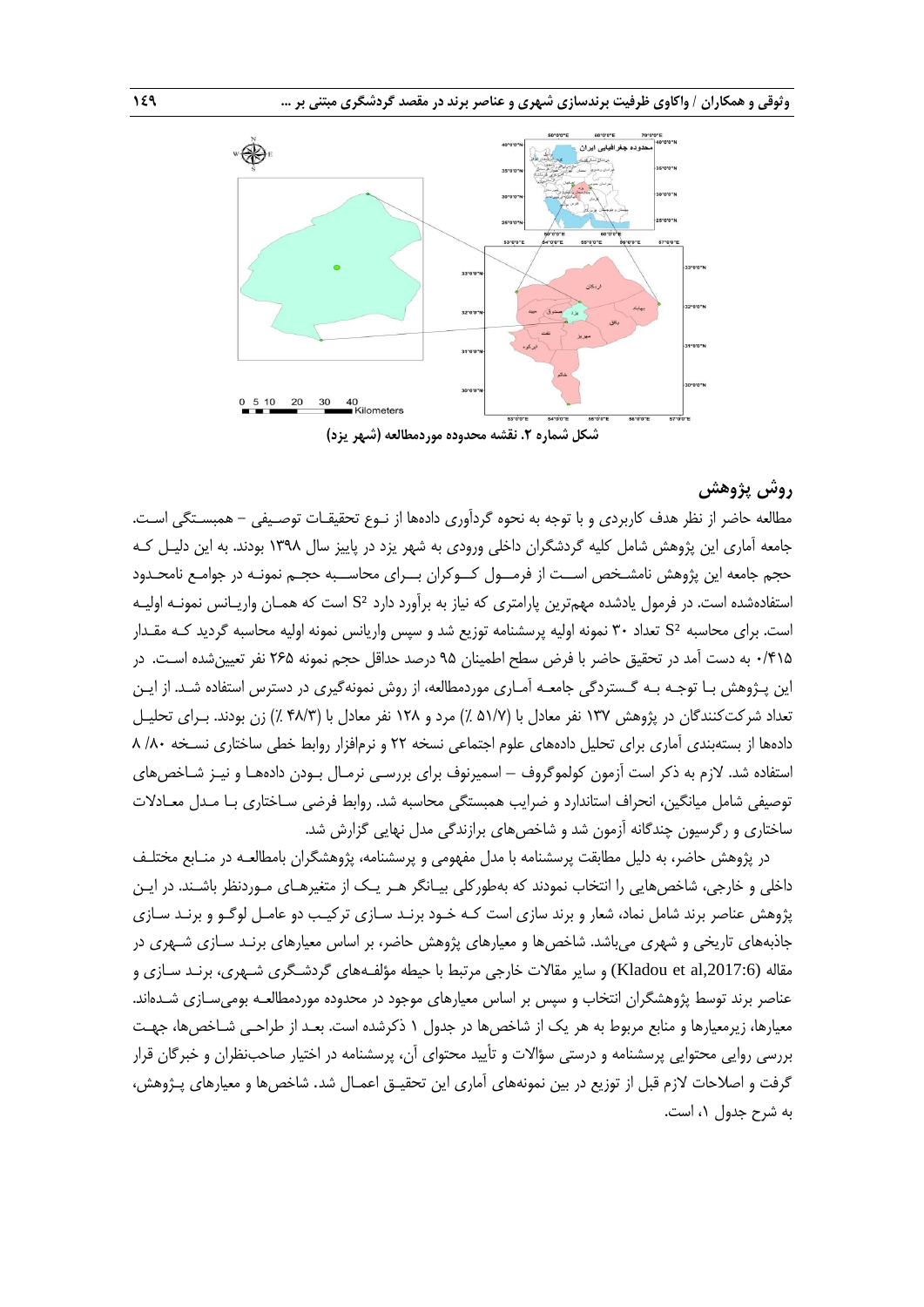| منابع                                          | زیر معیار                                            | معيار                    | شاخص  | مفهوم    |
|------------------------------------------------|------------------------------------------------------|--------------------------|-------|----------|
| (Tsaur et al, 2016:6)                          |                                                      | فرهنگ شهر                |       |          |
| (Tsaur et al, 2016:6)                          | L.                                                   | عناصر فرهنگي شهر         | فرهنگ |          |
| (Tsaur et al, 2016:6)                          |                                                      | أثار ثبت يونسكو          | مقصد  |          |
| (Tsaur et al, 2016:6)                          |                                                      | صنايع دستى و سوغات       |       |          |
| (وثوقی و همکاران، ۱۳۹۷:                        |                                                      | عناصر تداعى كننده هويت   |       |          |
| (Tsaur et al, :(٢٢                             | لهجه، موزهها، بافت تاريخي، بادگير، شيريني و سوغات    | شهر                      |       |          |
| 2016:6                                         |                                                      |                          | هويت  |          |
| (وثوقي و همكاران، ١٣٩٧:                        | نمادهایی با موضوعات هنر و نساجی و صنعت، مبلمان       |                          | مقصد  |          |
| (Tsaur et al, :(٢٢                             | شهرى                                                 | المانها و نمادهای شهری   |       |          |
| 2016:6<br>(Qu et al, 2011);                    |                                                      |                          |       |          |
| (Mogollon et al,                               |                                                      |                          |       |          |
| 2017); (Dedeoglu,                              |                                                      | جاذبههای گردشگری و       |       |          |
| 2019); (Valek &<br>Williams, 2018);            |                                                      | سبک معماری               |       |          |
| (Tsaur et al, 2016)                            |                                                      |                          |       |          |
| (وثوقی و همکاران، ۱۳۹۷:                        |                                                      | تعامل و همزیستی ادیان،   |       |          |
|                                                |                                                      | ارتباط بین دنیای مدرن و  |       |          |
| ۲۲)                                            |                                                      | سنتى                     |       |          |
| (وثوقي و همكاران، ١٣٩٧:                        |                                                      |                          |       |          |
| $\frac{1}{2}$                                  |                                                      |                          |       |          |
| (Qu et al, 2011);                              | کیفیت هتلها، کافهها و رستورانها، خوراکیها و غذای     |                          |       |          |
| (Mogollon et al,<br>2017); (Dedeoglu,          | محلی، شیرینی یزدی.                                   | غذا و اقامت              |       |          |
| 2019); (Valek &                                |                                                      |                          |       |          |
| Williams, 2018);                               |                                                      |                          |       | برندسازى |
| (Tsaur et al, 2016)                            |                                                      |                          |       | گردشگری  |
| (وثوقي و همكاران، ١٣٩٧:                        |                                                      | معماری هتلها، کافهها و   |       | شهري     |
| ۲۲)                                            |                                                      | رستوران ها               |       |          |
| (وثوقى و همكاران، ١٣٩٧:                        |                                                      |                          |       |          |
| ۲۲)                                            |                                                      | زندگی شبانه و فعالیتهای  | تصوير |          |
| (Qu et al, 2011);<br>(Mogollon et al,          |                                                      | سرگرمی                   | مقصد  |          |
| 2017); (Valek &                                |                                                      |                          |       |          |
| Williams, 2018);                               |                                                      |                          |       |          |
| (Tsaur et al, 2016)<br>(وثوقی و همکاران، ۱۳۹۷: |                                                      |                          |       |          |
| ۲۲)                                            |                                                      | طراحی ورودیهای شهر       |       |          |
| (Dedeoglu, 2019:110-                           |                                                      |                          |       |          |
| 114)                                           |                                                      | حمل ونقل درون شهرى       |       |          |
| (وثوقی و همکاران، ۱۳۹۷:                        |                                                      |                          |       |          |
| ۲۲)                                            |                                                      | مراکز خرید (تنوع اجناس،  |       |          |
| (Dedeoglu, 2019);                              |                                                      | قيمتها، فضا و )          |       |          |
| (Valek & Williams,<br>2018); (Tsaur et al,     |                                                      |                          |       |          |
| 2016)                                          |                                                      |                          |       |          |
| (Qu et al, 2011);                              | نورپردازی و روشنایی، پارکینگ مناسب و کافی، مسیر      |                          |       |          |
| (Mogollon et al,                               | پیادهروی و گشت گذار اطراف جاذبه، دسترسی به جاذبه (از | تسهيلات مربوط به جاذبهها |       |          |
| 2017)                                          | نظر کیفیت و وضعیت ترافیک)                            |                          |       |          |
| (وثوقي و همكاران، ۱۳۹۷:                        |                                                      |                          |       |          |
| $\frac{1}{2}$                                  |                                                      |                          |       |          |
| (Qu et al, 2011);                              |                                                      | امنيت                    |       |          |
| (Mogollon et al,<br>2017); (Dedeoglu,          |                                                      |                          |       |          |
|                                                |                                                      |                          |       |          |

# **جدول شماره .1 شاخصهای پژوهش )گزینههای پرسشنامه مبتنی بر مدل مفهومی و فرضیهها(**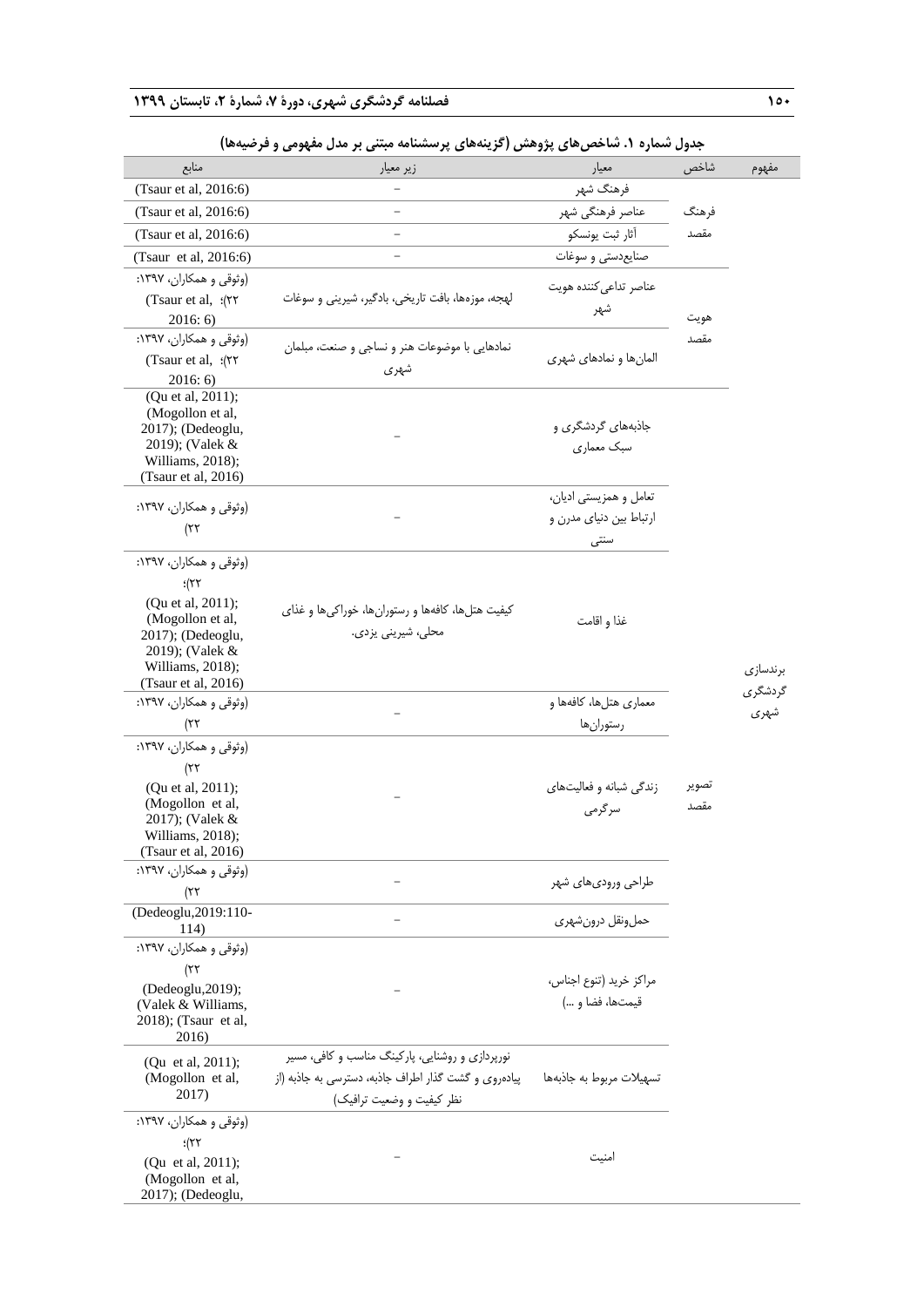| 2019); (Valek &<br>Williams, 2018);<br>(Tsaur et al, $2016$ )<br>(Qu et al, 2011);<br>(Mogollon et al,<br>رفتار و مهماننوازی ساکنان<br>2017); (Tsaur et al,<br>2016)<br>(Qu et al, 2011:<br>اطلاع رسانی گردشگری<br>47 <sub>0</sub><br>(Qu et al, 2011);<br>(Mogollon et al,<br>قیمت تسهیلات و خدمات<br>$2017$ ;<br>(Dedeoglu, 2019:110)<br>(وثوقی و همکاران، ۱۳۹۷؛<br>(Mogollon et al,<br>رضایت از سفر و بازدید<br>تصوير<br>2017); (Dedeoglu,<br>مجدد<br>2019); (Valek &<br>مقصد<br>Williams, 2018)<br>(وفاداري)<br>انعکاس سفر در شبکههای<br>(وثوقی و همکاران، ۱۳۹۷)؛<br>(Dedeoglu, 2019:110)<br>اجتماعى<br>مجموعه امیر چخماق، مسجد جامع کبیر، بادگیرهای یزد،<br>(Kladou et al, 2017)<br>بومیسازی شده توسط<br>شیرینیهای سنتی یزد، ترمه و سفال، آتشکده زرتشتیان،<br>نمادها<br>محققين<br>بافت تاریخی و معماری خانههای قدیمی یزد<br>شهر بادگیرها، دارالعباده، دارالعلم و دارالعمل، شهر قنات،<br>(Kladou et al, 2017)<br>بومیسازی شده توسط<br>قنوت و قناعت، شهر دوچرخهها، حسینیه ایران، شهر شیرینی،<br>شعارها<br>محققين<br>شهر آتش و آفتاب، شهر كار و كاريز، پايتخت كتاب ايران<br>شیرینی حاج خلیفه رهبر و شرکا، شیرینی سنتی یزد، ترمه<br>لوگوهای<br>(Kladou et al, 2017)<br>عناصر<br>رضایی، ترمه و دارایی بافی خجسته، ترمه حسینی، قند و<br>بومیسازی شده توسط<br>توليدات ويژه<br>بر ند<br>نبات افضلي، سفال ميبد مرواريد، حلوا ارده شابلي اردكان،<br>محققين<br>يزد<br>فرأوردههای کنجدی آب حیات، صنایع غذایی شیر حسین<br>مجموعه امير چخماق، باغ دولت آباد، مسجد جامع كبير،<br>برندسازى<br>(Kladou et al, 2017)<br>آتشکده زرتشتیان، بافت تاریخی و زندان اسکندر، میدان وقت<br>بومیسازی شده توسط<br>برندسازى<br>الساعت (قدیمیترین ساعت شهری ایران)، میدان ماركار<br>محققين<br>جاذبهها<br>(نقطه مركزى ايران)، خانه لارىها، مجموعه موزهها،<br>خانەھا <i>ی</i> تاریخی سنتی. |  |  |  |  |
|----------------------------------------------------------------------------------------------------------------------------------------------------------------------------------------------------------------------------------------------------------------------------------------------------------------------------------------------------------------------------------------------------------------------------------------------------------------------------------------------------------------------------------------------------------------------------------------------------------------------------------------------------------------------------------------------------------------------------------------------------------------------------------------------------------------------------------------------------------------------------------------------------------------------------------------------------------------------------------------------------------------------------------------------------------------------------------------------------------------------------------------------------------------------------------------------------------------------------------------------------------------------------------------------------------------------------------------------------------------------------------------------------------------------------------------------------------------------------------------------------------------------------------------------------------------------------------------------------------------------------------------------------------------------------------------------------------------------------------------------------------------|--|--|--|--|
|                                                                                                                                                                                                                                                                                                                                                                                                                                                                                                                                                                                                                                                                                                                                                                                                                                                                                                                                                                                                                                                                                                                                                                                                                                                                                                                                                                                                                                                                                                                                                                                                                                                                                                                                                                |  |  |  |  |
|                                                                                                                                                                                                                                                                                                                                                                                                                                                                                                                                                                                                                                                                                                                                                                                                                                                                                                                                                                                                                                                                                                                                                                                                                                                                                                                                                                                                                                                                                                                                                                                                                                                                                                                                                                |  |  |  |  |
|                                                                                                                                                                                                                                                                                                                                                                                                                                                                                                                                                                                                                                                                                                                                                                                                                                                                                                                                                                                                                                                                                                                                                                                                                                                                                                                                                                                                                                                                                                                                                                                                                                                                                                                                                                |  |  |  |  |
|                                                                                                                                                                                                                                                                                                                                                                                                                                                                                                                                                                                                                                                                                                                                                                                                                                                                                                                                                                                                                                                                                                                                                                                                                                                                                                                                                                                                                                                                                                                                                                                                                                                                                                                                                                |  |  |  |  |
|                                                                                                                                                                                                                                                                                                                                                                                                                                                                                                                                                                                                                                                                                                                                                                                                                                                                                                                                                                                                                                                                                                                                                                                                                                                                                                                                                                                                                                                                                                                                                                                                                                                                                                                                                                |  |  |  |  |
|                                                                                                                                                                                                                                                                                                                                                                                                                                                                                                                                                                                                                                                                                                                                                                                                                                                                                                                                                                                                                                                                                                                                                                                                                                                                                                                                                                                                                                                                                                                                                                                                                                                                                                                                                                |  |  |  |  |
|                                                                                                                                                                                                                                                                                                                                                                                                                                                                                                                                                                                                                                                                                                                                                                                                                                                                                                                                                                                                                                                                                                                                                                                                                                                                                                                                                                                                                                                                                                                                                                                                                                                                                                                                                                |  |  |  |  |
|                                                                                                                                                                                                                                                                                                                                                                                                                                                                                                                                                                                                                                                                                                                                                                                                                                                                                                                                                                                                                                                                                                                                                                                                                                                                                                                                                                                                                                                                                                                                                                                                                                                                                                                                                                |  |  |  |  |
|                                                                                                                                                                                                                                                                                                                                                                                                                                                                                                                                                                                                                                                                                                                                                                                                                                                                                                                                                                                                                                                                                                                                                                                                                                                                                                                                                                                                                                                                                                                                                                                                                                                                                                                                                                |  |  |  |  |
|                                                                                                                                                                                                                                                                                                                                                                                                                                                                                                                                                                                                                                                                                                                                                                                                                                                                                                                                                                                                                                                                                                                                                                                                                                                                                                                                                                                                                                                                                                                                                                                                                                                                                                                                                                |  |  |  |  |
|                                                                                                                                                                                                                                                                                                                                                                                                                                                                                                                                                                                                                                                                                                                                                                                                                                                                                                                                                                                                                                                                                                                                                                                                                                                                                                                                                                                                                                                                                                                                                                                                                                                                                                                                                                |  |  |  |  |
|                                                                                                                                                                                                                                                                                                                                                                                                                                                                                                                                                                                                                                                                                                                                                                                                                                                                                                                                                                                                                                                                                                                                                                                                                                                                                                                                                                                                                                                                                                                                                                                                                                                                                                                                                                |  |  |  |  |
|                                                                                                                                                                                                                                                                                                                                                                                                                                                                                                                                                                                                                                                                                                                                                                                                                                                                                                                                                                                                                                                                                                                                                                                                                                                                                                                                                                                                                                                                                                                                                                                                                                                                                                                                                                |  |  |  |  |
|                                                                                                                                                                                                                                                                                                                                                                                                                                                                                                                                                                                                                                                                                                                                                                                                                                                                                                                                                                                                                                                                                                                                                                                                                                                                                                                                                                                                                                                                                                                                                                                                                                                                                                                                                                |  |  |  |  |
|                                                                                                                                                                                                                                                                                                                                                                                                                                                                                                                                                                                                                                                                                                                                                                                                                                                                                                                                                                                                                                                                                                                                                                                                                                                                                                                                                                                                                                                                                                                                                                                                                                                                                                                                                                |  |  |  |  |
|                                                                                                                                                                                                                                                                                                                                                                                                                                                                                                                                                                                                                                                                                                                                                                                                                                                                                                                                                                                                                                                                                                                                                                                                                                                                                                                                                                                                                                                                                                                                                                                                                                                                                                                                                                |  |  |  |  |
|                                                                                                                                                                                                                                                                                                                                                                                                                                                                                                                                                                                                                                                                                                                                                                                                                                                                                                                                                                                                                                                                                                                                                                                                                                                                                                                                                                                                                                                                                                                                                                                                                                                                                                                                                                |  |  |  |  |
|                                                                                                                                                                                                                                                                                                                                                                                                                                                                                                                                                                                                                                                                                                                                                                                                                                                                                                                                                                                                                                                                                                                                                                                                                                                                                                                                                                                                                                                                                                                                                                                                                                                                                                                                                                |  |  |  |  |
|                                                                                                                                                                                                                                                                                                                                                                                                                                                                                                                                                                                                                                                                                                                                                                                                                                                                                                                                                                                                                                                                                                                                                                                                                                                                                                                                                                                                                                                                                                                                                                                                                                                                                                                                                                |  |  |  |  |
|                                                                                                                                                                                                                                                                                                                                                                                                                                                                                                                                                                                                                                                                                                                                                                                                                                                                                                                                                                                                                                                                                                                                                                                                                                                                                                                                                                                                                                                                                                                                                                                                                                                                                                                                                                |  |  |  |  |
|                                                                                                                                                                                                                                                                                                                                                                                                                                                                                                                                                                                                                                                                                                                                                                                                                                                                                                                                                                                                                                                                                                                                                                                                                                                                                                                                                                                                                                                                                                                                                                                                                                                                                                                                                                |  |  |  |  |
|                                                                                                                                                                                                                                                                                                                                                                                                                                                                                                                                                                                                                                                                                                                                                                                                                                                                                                                                                                                                                                                                                                                                                                                                                                                                                                                                                                                                                                                                                                                                                                                                                                                                                                                                                                |  |  |  |  |
|                                                                                                                                                                                                                                                                                                                                                                                                                                                                                                                                                                                                                                                                                                                                                                                                                                                                                                                                                                                                                                                                                                                                                                                                                                                                                                                                                                                                                                                                                                                                                                                                                                                                                                                                                                |  |  |  |  |
|                                                                                                                                                                                                                                                                                                                                                                                                                                                                                                                                                                                                                                                                                                                                                                                                                                                                                                                                                                                                                                                                                                                                                                                                                                                                                                                                                                                                                                                                                                                                                                                                                                                                                                                                                                |  |  |  |  |
|                                                                                                                                                                                                                                                                                                                                                                                                                                                                                                                                                                                                                                                                                                                                                                                                                                                                                                                                                                                                                                                                                                                                                                                                                                                                                                                                                                                                                                                                                                                                                                                                                                                                                                                                                                |  |  |  |  |
|                                                                                                                                                                                                                                                                                                                                                                                                                                                                                                                                                                                                                                                                                                                                                                                                                                                                                                                                                                                                                                                                                                                                                                                                                                                                                                                                                                                                                                                                                                                                                                                                                                                                                                                                                                |  |  |  |  |
|                                                                                                                                                                                                                                                                                                                                                                                                                                                                                                                                                                                                                                                                                                                                                                                                                                                                                                                                                                                                                                                                                                                                                                                                                                                                                                                                                                                                                                                                                                                                                                                                                                                                                                                                                                |  |  |  |  |

پیش از معرفی مؤلفهها و ابزار اندازهگیری، ذکر این نکته الزامی است که در مرحله دوم از پـژوهش پـس از طراحـی پرسشنامه، به بررسی روایی پرسشنامه اقدام شد. درواقع پس از تعیین شاخصها و طراحی پرسشنامه، ایـن پرسشـنامه در اختیار خبرگان و صاحبنظران قرار گرفت تا نویسندگان اطمینان حاصل نمایند که پرسشنامه بـرای سـنجش دو شـاخص مذکور از جامعیت کامل برخوردار است. در این فرایند برخی از شاخصها و سؤاالت حذف و بـا سـؤاالت دیگـر جـایگزین شد. همچنین بهمنظور سنجش پایایی پرسشنامه به دلیل وجود گزینههای چند ارزشی (طیـف لیکـرت) از ضـریب آلفـای کرونباخ استفاده گردید. شاخصهای مورداستفاده این پژوهش، علاوه بر روایی، از پایـایی (ضـریب آلفـای بـیش از ۰/۷) قابل قبولی نیز برخوردار هستند. مقادیر این ضریب به شرح زیر است:

- مؤلفههای گردشگری شهری: در این پژوهش با توجه به هدف پژوهش از پرسشنامه گردشگری شهری که ابعاد و شاخص های آن با بهرهگیری از مقالات مرتبط و نظرات محققین تدوین گردید؛ شامل زیر مقیاس های فرهنگ مقصد، هویت مقصد و تصویر مقصد استفادهشده است. این پرسشنامه مشتمل بر 31 گویه است که 4 گویه آن فرهنگ؛ 7 گویه آن هویت مقصد و 20 گویه آن تصویر مقصد را میسنجد و بهصورت طیف لیکرت پنج گزینهای، درجهبندیشده است. ضریب آلفای کرونباخ این مقیاس ۸۵۹/۰ توسط محقق برآورد شد.
- عناصر برند: در این پژوهش با توجه به هدف پژوهش از پرسشنامه برند که ابعاد و شاخصهای آن با بهرهگیری از مقالات مرتبط و نظرات محققین تدوین گردید؛ شامل زیر مقیاس های نماد، شعار و برند سازی استفادهشده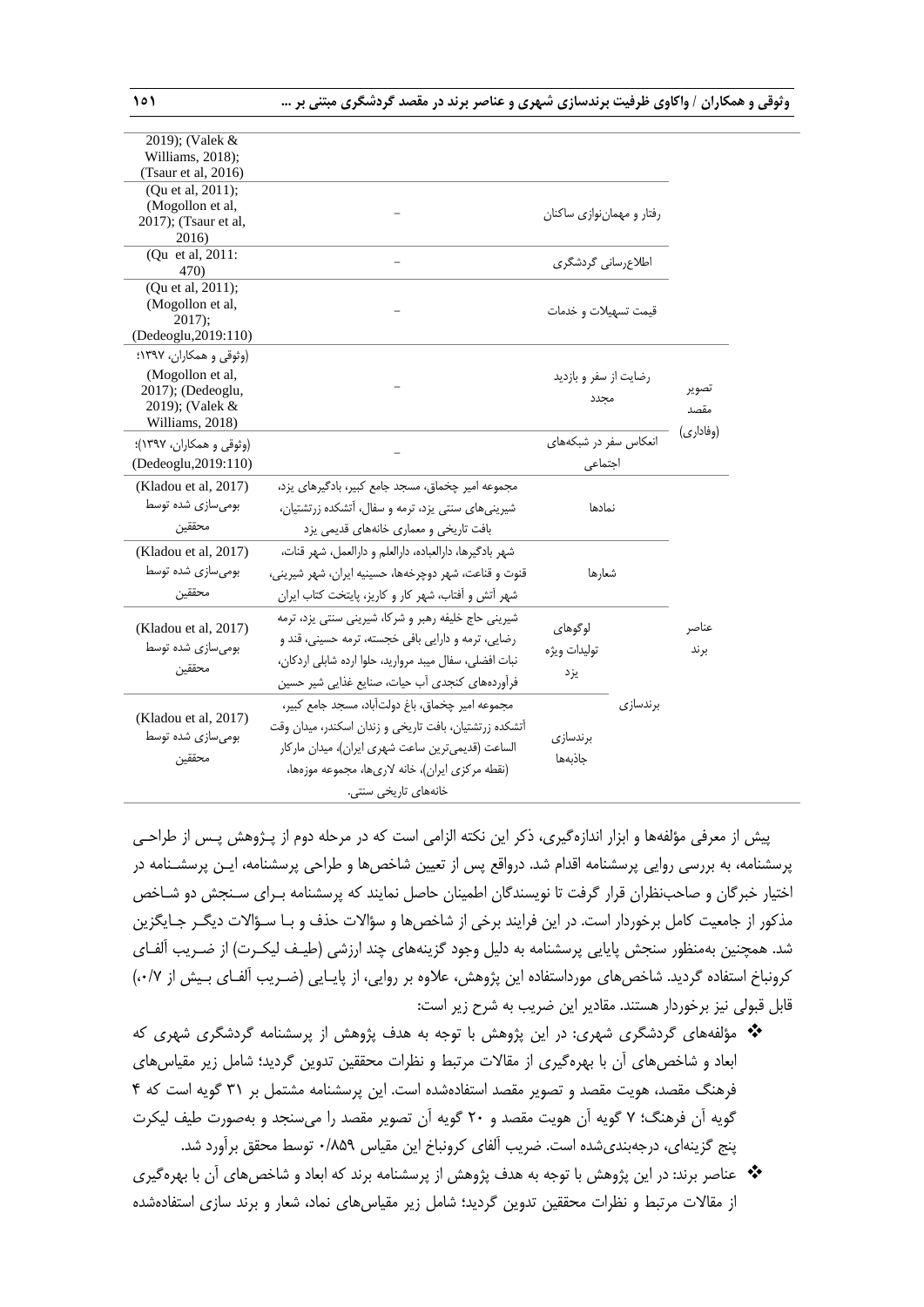است. این پرسشنامه مشتمل بر 37 گویه است که 7 گویه آن نماد؛ 10 گویه آن شعار و 20 گویه آن برند سازی را میسنجد و بهصورت طیف لیکرت پنج گزینهای، درجهبندیشده است. ضریب آلفای کرونباخ این مقیاس 0/912 توس محقق برآورد شد.

## **بحث و یافتهها**

با توجه به اینکه اولین گام در تجزیهوتحلیل دادهها، آگاهی از ویژگیهای افراد نمونه و توصیف آنهاست. در این پژوهش به متغیرهای جمعیت شناختی شامل: استان و شهر محل سکونت، سن، جنس، وضعیت تأهل، شغل، میزان تحصـیالت؛ و متغیرهای رفتاری شامل: نوع وسیله سفر، محل اقامت، قالب سفر، مدتزمان اقامت، هدف از سفر و منابع دخیل در ایجـاد انگیزه سفر به شهر یزد پرداختهشده است که از موارد استان و شهر محل سکونت و متغیرهای رفتـاری بـهطور خالصـه، نتایج 2 الی 4 شاخص با بیشترین مقدار فراوانی در جدول ،2 ارائهشده است:

| درصد                            | فراواني                 | زير مؤلفهها           | مؤلفههاى جمعيت شناختى     |
|---------------------------------|-------------------------|-----------------------|---------------------------|
| $\Gamma$ 9/0                    | $\cdot \Delta$          | تهران                 |                           |
| $\cdot$ /9                      | ٢٩                      | اصفهان                |                           |
| $5$ .                           | ۱۶                      | فارس                  | استان محل سكونت           |
| $\Delta/\tau$                   | ١۴                      | خراسان رضوى           |                           |
| $\mathbf{Y}$                    | $\langle \cdot \rangle$ | تهران                 |                           |
| $\lambda$ /۶                    | ٢٣                      | اصفهان                |                           |
| $\Delta/\tau$                   | ۱۴                      | شيراز                 | شهر محل سكونت             |
| ۴/۵                             | $\mathcal{N}$           | مشهد                  |                           |
| $\Delta V/T$                    | ۱۵۴                     | خودروى شخصى           |                           |
| $\frac{1}{2}$                   | ۶.                      | قطار                  | نوع وسيله سفر             |
| $\tau\tau/\tau$                 | ٨۶                      | هتل                   |                           |
| $\Upsilon V/\Upsilon$           | ٧٢                      | خانه اقوام و أشنايان  | محل اقامت                 |
| ۵۸/۶                            | ۱۵۶                     | خانواده               |                           |
| YF/Y                            | γ٠                      | دوستان و أشنايان      | سفر در قالب               |
| 49/7                            | $\mathcal{N}$           | ۲ الی ۳ شب            |                           |
| $\mathbf{r} \cdot / \mathbf{r}$ | ۸١                      | ۳ الی ۴ شب            | مدتزمان اقامت             |
| $Y\Delta/Y$                     | $\mathbf{y}$ .          | فرهنگی- تاریخی        |                           |
| YY/Y                            | ٣٩                      | ديدار اقوام و أشنايان | هدف از سفر                |
| $\Gamma$ 9/0                    | ٨٩                      | ساير                  |                           |
| $\mathbf{r} \cdot / \mathbf{r}$ | ۸١                      | توصیههای شفاهی دوستان | منابع دخیل در انگیزه سفر  |
| $\Upsilon \setminus \Upsilon$   | ۵۷                      | شبکههای اجتماعی مانند |                           |
|                                 |                         | اينستاگرام و          |                           |
|                                 | ۲۶۵                     |                       | تعداد کل                  |
|                                 | ١.                      |                       | دادهها <i>ی</i> ازدست٫فته |

**جدول شماره .2 نتایج یافتههای توصیفی بر حسی فراوانی و درصد**

در ابتدا از آزمون کولموگروف – اسمیرنوف استفاده گردید و چون سطح معناداری برای تمامی متغیرهای پـژوهش در آزمون فوق برابر با مقدار مطلوب بود، معلوم شد دادهها دارای توزیع نرمال میباشند، بنـابراین، از آزمونهـای پارامتریـک استفاده شد. فرضهای آماری به توزیع نرمال بهصورت زیر مطرح شدند 0H که دادهها دارای توزیع نرمـال هسـتند و 1H یعنی دادهها دارای توزیع نرمال نیستند، درنهایت فرضیه 0H تأیید شد )جدول 3(.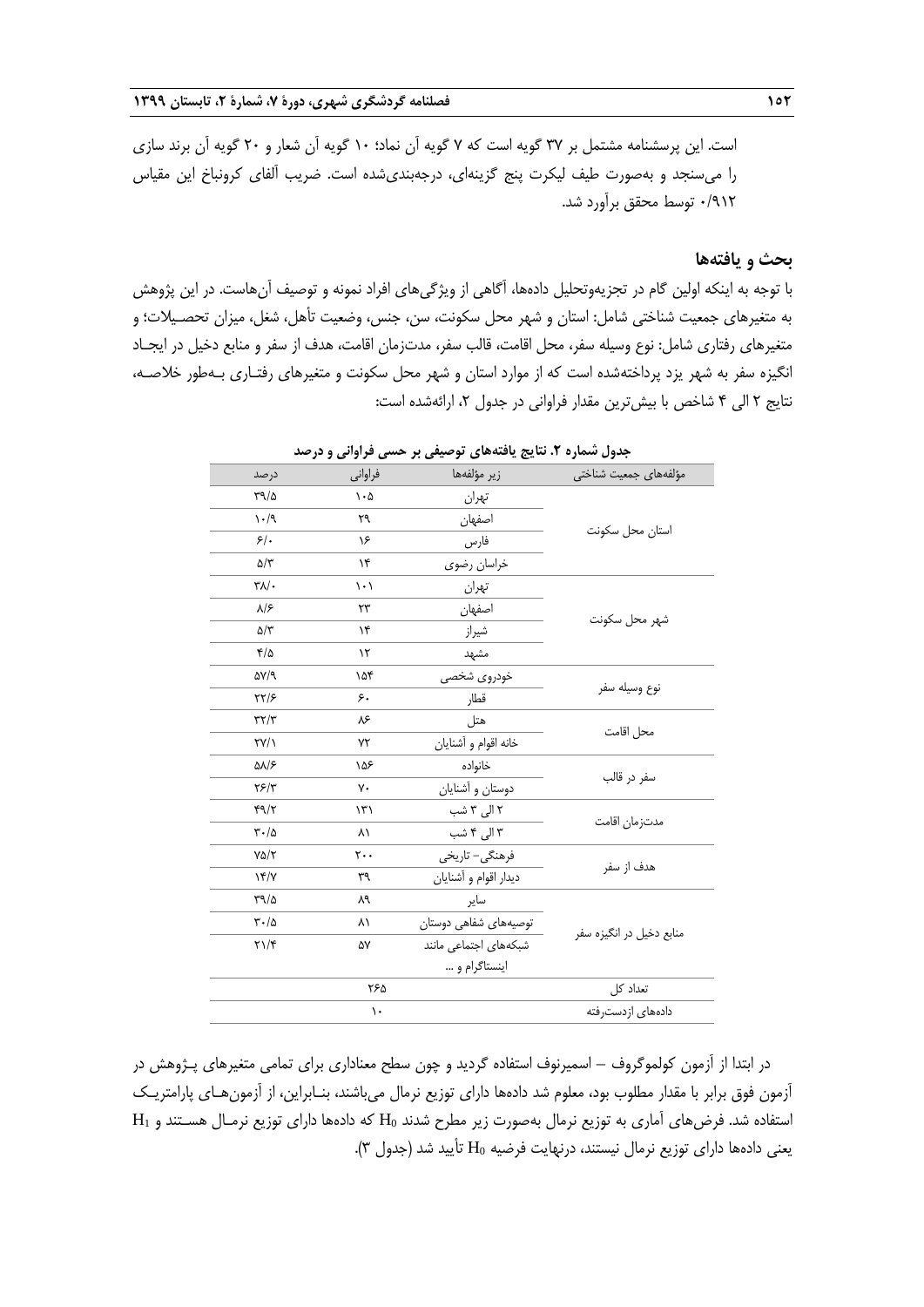|             |                       | $-J$ $J$ $\cdots$ | ינט יייני יונינט דיינ |
|-------------|-----------------------|-------------------|-----------------------|
| نتيجه أزمون | سطح معناداري          | آماره أزمون Z     | متغير موردسنجش        |
| نرمال       | .185                  | ۱/۱۲۹             | فرهنگ مقصد            |
| نرمال       | .751                  | ۱/۰۰۹             | هويت مقصد             |
| نرمال       | $\cdot$ / $\gamma$ ۴۳ | $\cdot$ /۶۸۱      | تصوير مقصد            |
| نر مال      | $\cdot/\tau$          | .9.9              | نماد                  |
| نرمال       | ۳۶۵-                  | .1999             | شعار                  |
| نرمال       | ۰/۲۱۱                 | ۱/۰۶۰             | برند سازی             |
|             |                       |                   |                       |

**جدول شماره .3 آزمون کولموگروف – اسمیرنوف برای بررسی نرمال بودن توزیع دادهها**

نتایج جدول )3( نشاندهنده این مطلب است که با توجه به قابلقبول بودن سطح معناداری نحوه توزیع تمام متغیرهـا بهصورت نرمال است. برای تعیین میانگین متغیرهای فرهنگ، هویت مقصد، تصویر مقصد، نماد، شـعار و برنـد سـازی از آمار توصیفی میانگین، انحراف استاندارد و ماتریس همبستگی بین متغیرهای پژوهش استفاده شد )جـدول 4(. در جامعـه موردمطالعه میانگین تصویر مقصد )4/08 =M )در یک بازه 5 درجهای نشان میدهد کـه گردشـگران تصـویر مقصـد را بالاتر از سطح متوسط ارزیابی کردهاند. الگوی تقریباً مشابهی در مورد هویت مقصد مشاهده می شود. با این تفاوت کـه در این مقیاس، پراکندگی کمتر از تصویر مقصد است. میانگین برند سازی و نماد نشان میدهد که بهطور متوسـ میـانگین برند سازی در مقایسه با نماد بیشتر است. نماد، شعار و برند سازی با فرهنگ، هویت مقصد و تصویر مقصد رابطه معنـادار و در جهت نظری دارد. شدت رابطه برند سـازی بـا تصـویر مقصـد در حـد متوسـ ولـی بیشـتر از نمـاد و شـعار اسـت (1/05  ${\rm r=0/386,\,p\leq 0}$  نماد بیشتر با فرهنگ مرتبط است  ${\rm (r=0/386,\,p\leq 0/05)}$ نا با هویت مقصد و تصویر مقصـد. همچنین، شعار بیشتر با تصویر مقصد مرتبط است (0/05 ≥ 0/05) r= 0/327, p با فرهنگ و هویت مقصد.

|          |                 |                              |                |                                                       |                | جدون تشدره ۶. نتیابخین، انگلرات استاندارد و خبریاب شنبستانی شمیرسا |                            |               |
|----------|-----------------|------------------------------|----------------|-------------------------------------------------------|----------------|--------------------------------------------------------------------|----------------------------|---------------|
| برندسازى | شعار            | نماد                         | تصوير<br>مقصد  | هويت<br>مقصد                                          | فرهنگ          | انحراف<br>استاندار د                                               | ميانگين                    | متغيرها       |
|          |                 |                              |                |                                                       |                | .75                                                                | $T/\lambda$ ۶۲             | ۱. فرهنگ مقصد |
|          |                 |                              |                | -                                                     | $\cdot$ /۴۱.** | $\cdot/\Delta$                                                     | $F/\cdot 70$               | ٢. هويت مقصد  |
|          |                 |                              | -              | $\cdot$ /YAY**                                        | $\cdot$ /٣٣.** | $\cdot$ /۴۸                                                        | $f(\cdot \wedge)$          | ۳. تصوير مقصد |
|          |                 |                              | $\cdot$ /٢۵٩** | $.195***$                                             | $\cdot$ /٣۴١** | $\cdot$ / $\vee\tau$                                               | T/540                      | ۴. نماد       |
|          |                 | $\cdot$ /09 $\mathbf{Y}^*$ * | $\cdot$ /٣٢٧** | $\cdot$ / $\Upsilon$ $\Upsilon$ $\Upsilon$ $\Upsilon$ | $\cdot$ /۳.۳** | $\cdot/\Delta$ 9                                                   | $\mathbf{r}/\mathbf{r}$ 29 | ۵. شعار       |
|          | $\cdot$ /049 ** | $\cdot$ /۴۵۵**               | $\cdot$ /۳۸۶** | $\cdot$ /۳.۴**                                        | $.17Y5***$     | .150                                                               | $\tau$ / $\epsilon$ yy     | ۶. برندسازی   |

**جدول شماره .4 میانگین، انحراف استاندارد و ضریب همبستگی متغیرها**

بهمنظور پاسخگویی به سؤاالت پژوهش و بررسی ساختار ارتباطی متغیرهای موجود در مدل موردنظر و میزان قـدرت پیش بینی متغیرهای برونزاد (فرهنگ، هویت مقصد و تصویر مقصد) روی متغیرهای درونزاد (نماد، شعار و برنـد سـازی) از روش آماری تحلیل مسیر با استفاده از رگرسیون چندگانه به روش متوالی همزمان بر اساس مراحـل بـارون و کنـی بـا نرمافزار SPSS استفاده شد. برای بررسی مسیرهای موجود در مدل مراحل زیر اجرا شد: ۱– رگرسیون فرهنگ، هویـت و تصویر مقصد بر نماد ۲– رگرسیون فرهنگ، هویت و تصویر مقصد بر شعار ۳– رگرسیون فرهنگ، هویت و تصویر مقصـد بر برندسازی. جدولهای ۵، ۶ و ۷ نتایج مربوط به این مراحل را نشان دادهاند. یافتههای جدول (۵) حاکی از آن است که فرهنــگ بــا ضــریب رگرســیون *(4/951 =t 0/05,≤ p 0/310,= β (*و تصــویر مقصــد بــا ضــریب رگرســیون *(2/884 =t 0/05,≤ p 0/265,= β (*پیشبینی کننده معنادار نماد میباشـند؛ امـا هویـت مقصـد بـا ضـریب رگرسـیون *(-1/456 =t 0/05,≤ p-0/138,= β (*پیشبینی کننده معنادار نماد نیست. همانگونه کـه یافتـههای جـدول )6( نشـان میدهد که فرهنگ با ضـریب رگرسـیون *(3/854 =t 0/05,≤ p 0/240,= β (*و تصـویر مقصـد بـا ضـریب رگرسـیون *(3/802 =t 0/05,≤ p 0/348,= β (*پیشبینیکننده معنادار شعار میباشـند؛ امـا هویـت مقصـد بـا ضـریب رگرسـیون )*(-1/352 =t 0/05,≤p -0/128,= β* پیشبینیکننده معنادار شعار نمیباشد. درنهایت بـر اسـاس یافتـههای جـدول )7( فرهنــگ بــا ضــریب رگرســیون *(2/886 =t 0/05,≤p 0/178,= β (*<sup>و</sup> تصــویر مقصــد بــا ضــریب رگرســیون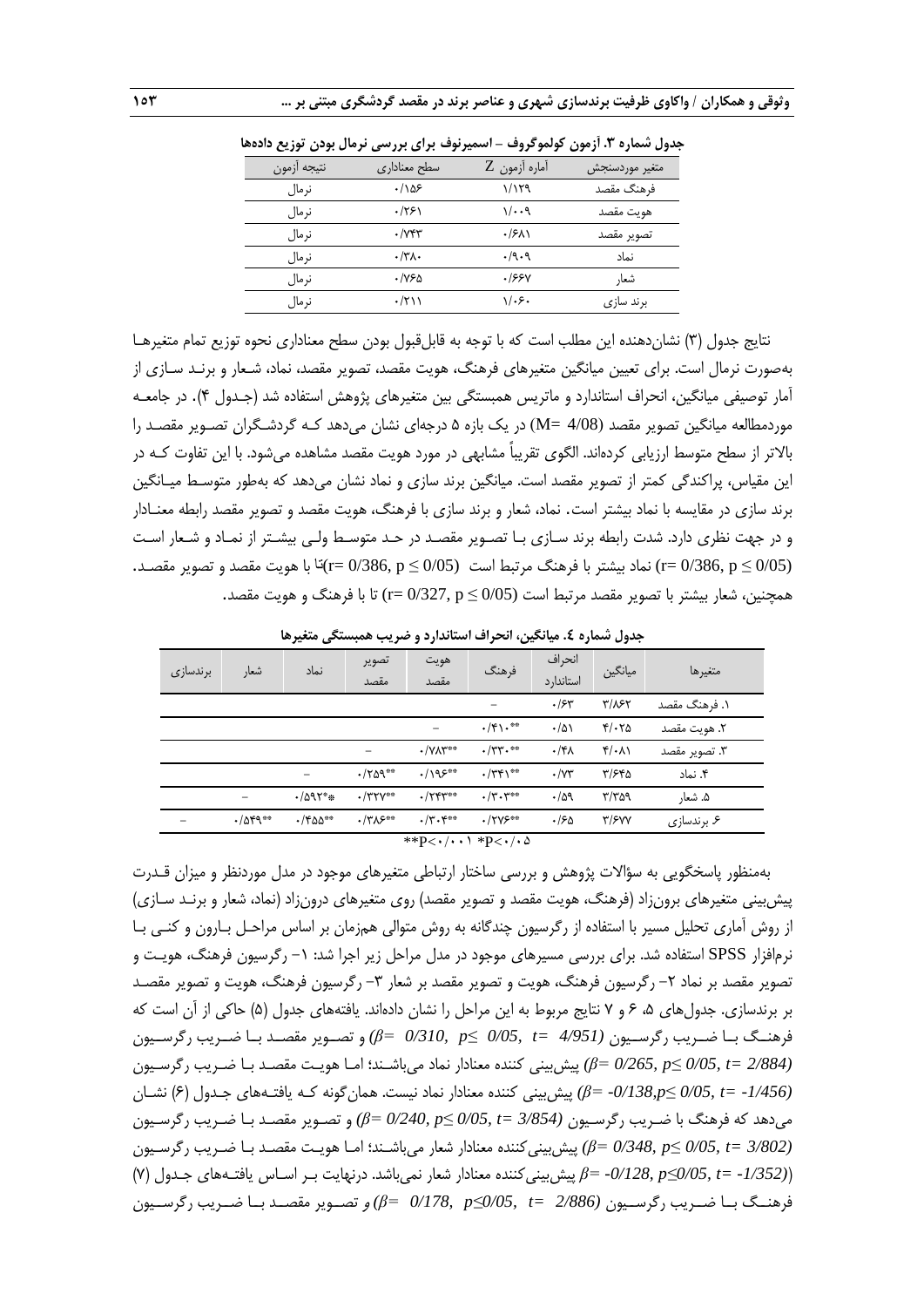**154 فصلنامه گردشگری شهری، دورۀ ،7 شمارۀ ،2 تابستان 1399**

*(4/158 =t 0/05,≤ p 0/378,= β (*پیشبینیکننده معنادار برندسازی میباشند؛ اما هویت مقصد بـا ضـریب رگرسـیون *(-0/695 =t 0/05,≤ p -0/065,= β (*پیشبینیکننده معنادار برندسازی نمیباشد.

| جنون تشدره -. میران پیش بینی شده بر استش موسستی گردشخوری شهری |  |                                                            |       |                                                                            |                |  |                |                      |                   |
|---------------------------------------------------------------|--|------------------------------------------------------------|-------|----------------------------------------------------------------------------|----------------|--|----------------|----------------------|-------------------|
|                                                               |  | مقدار t سطح معناداری                                       |       | F                                                                          | $\mathbb{R}^2$ |  | متغیر ملاک   R | ا مؤلفهها المستخدمات | متغير             |
|                                                               |  | $\cdot/\cdots$ $\uparrow$ $\uparrow$ $\uparrow$ $\uparrow$ |       | $\cdot$ /٣١٠ $\cdot$ $\cdot$ $\cdot$ / $\cdot$ $\cdot$ /*/*/* $\cdot$ /٣٨۴ |                |  | نماد           | مؤلفەھای فرھنگ مقصد  |                   |
|                                                               |  | $-(150 - 1765 - 177)$ P                                    |       |                                                                            |                |  |                |                      | گردشگری هویت مقصد |
|                                                               |  |                                                            | ۶۶۵ ک |                                                                            |                |  |                | تصوير مقصد           | شهرى              |

**جدول شماره .5 میزان پیشبینی نماد بر اساس مؤلفههای گردشگری شهری**

 $p<\cdot/\cdot \Delta$ , t≥۲

| جدول شماره ٦. میزان پیش بینی شعار بر اساس مؤلفههای گردشگری شهری |                                                                                |                               |                                                                             |  |  |                                               |                             |                  |
|-----------------------------------------------------------------|--------------------------------------------------------------------------------|-------------------------------|-----------------------------------------------------------------------------|--|--|-----------------------------------------------|-----------------------------|------------------|
| ا سطح معناداری                                                  | ا مقدا <sub>د</sub> t                                                          |                               |                                                                             |  |  | $\beta$ F R <sup>2</sup> R متغیر ملاک $\beta$ | مؤلفهها                     | متغير            |
|                                                                 |                                                                                |                               | $\cdot$ /۲۴۰ $\cdot$ $\cdot$ $\cdot$ / $\cdot$ ۰۲ $\cdot$ /۱۵۵ $\cdot$ /۳۹۴ |  |  | شعا,                                          | مؤلفەھا <i>ی</i> فرھنگ مقصد |                  |
|                                                                 | $\cdot$ / $\sqrt{2}$ - $\sqrt{7}$                                              | $-\cdot/\nu$ $P<\cdot/\cdot\$ |                                                                             |  |  |                                               | هويت مقصد                   | گر دشگر <i>ی</i> |
|                                                                 | $\cdot/\cdot\cdot$ $\cdot$ $\cdot/\lambda\cdot\tau$ $\cdot/\tau$ $\tau\lambda$ |                               |                                                                             |  |  |                                               | تصوير مقصد                  | شهری             |

**جدول شماره .7 میزان پیشبینی برند سازی بر اساس مؤلفههای گردشگری شهری**

| مقدار t          سطح معناداری |                                    |              |                                                                                                                                                                                                                                                                                                                                                                                                                             | $\mathbb{R}^2$ | متغیر ملاک | مؤلفهها                         | متغير |
|-------------------------------|------------------------------------|--------------|-----------------------------------------------------------------------------------------------------------------------------------------------------------------------------------------------------------------------------------------------------------------------------------------------------------------------------------------------------------------------------------------------------------------------------|----------------|------------|---------------------------------|-------|
|                               |                                    |              | $\cdot/\cdot\cdot$ $\uparrow$ $\wedge/\sim$ $\cdot/\sim$ $\cdot/\sim$ $\cdot/\sim$ $\cdot/\sim$ $\cdot/\sim$ $\cdot/\sim$ $\cdot/\sim$ $\cdot/\sim$ $\cdot/\sim$ $\cdot/\sim$ $\cdot/\sim$ $\cdot/\sim$ $\cdot/\sim$ $\cdot/\sim$ $\cdot/\sim$ $\cdot/\sim$ $\cdot/\sim$ $\cdot/\sim$ $\cdot/\sim$ $\cdot/\sim$ $\cdot/\sim$ $\cdot/\sim$ $\cdot/\sim$ $\cdot/\sim$ $\cdot/\sim$ $\cdot/\sim$ $\cdot/\sim$ $\cdot/\sim$ $\$ |                |            | ِ مؤلفەھای فرھنگ مقصد برند سازی |       |
|                               | $-(8.1 + 1.5)$                     |              |                                                                                                                                                                                                                                                                                                                                                                                                                             |                |            | گردشگری هویت۔مقصد               |       |
|                               | $-(\cdot \cdot)$ $f/\lambda\Delta$ | $\cdot$ /۳۷۸ |                                                                                                                                                                                                                                                                                                                                                                                                                             |                |            | تصوير مقصد                      | شهری  |

 $p<\cdot/\cdot \Delta$ , t≥ $\tau$ 

درنهایت، برازندگی داده - مدل بررسی شد. مدل نهایی در شکل 4 گزارششده است. بررسـی شـاخصهای بـرازش مدل حاکی از آن است که مدل نهایی، بـرازش نسـبتاً مطلـوبی بـا دادههـا دارد )جـدول 8(. در مـدل نهـایی مؤلفـههای گردشگری شهری بر عناصر برند اثر مستقیم و معناداری دارد (6/06 =t 0/05,≤ p 0/58,= β(.



Chi-Square=11.78, df=6, P-value=0.06709, RMSEA=0.060

**شکل شماره .3 مدل نهایی اثر مؤلفههای گردشگری شهری بر عناصر برند \*ضرایب استاندارد گزارششدهاند**



Chi-Square=11.78, df=6, P-value=0.06709, RMSEA=0.060 **شکل شماره .4 مدل نهایی اثر مؤلفههای گردشگری شهری بر عناصر برند**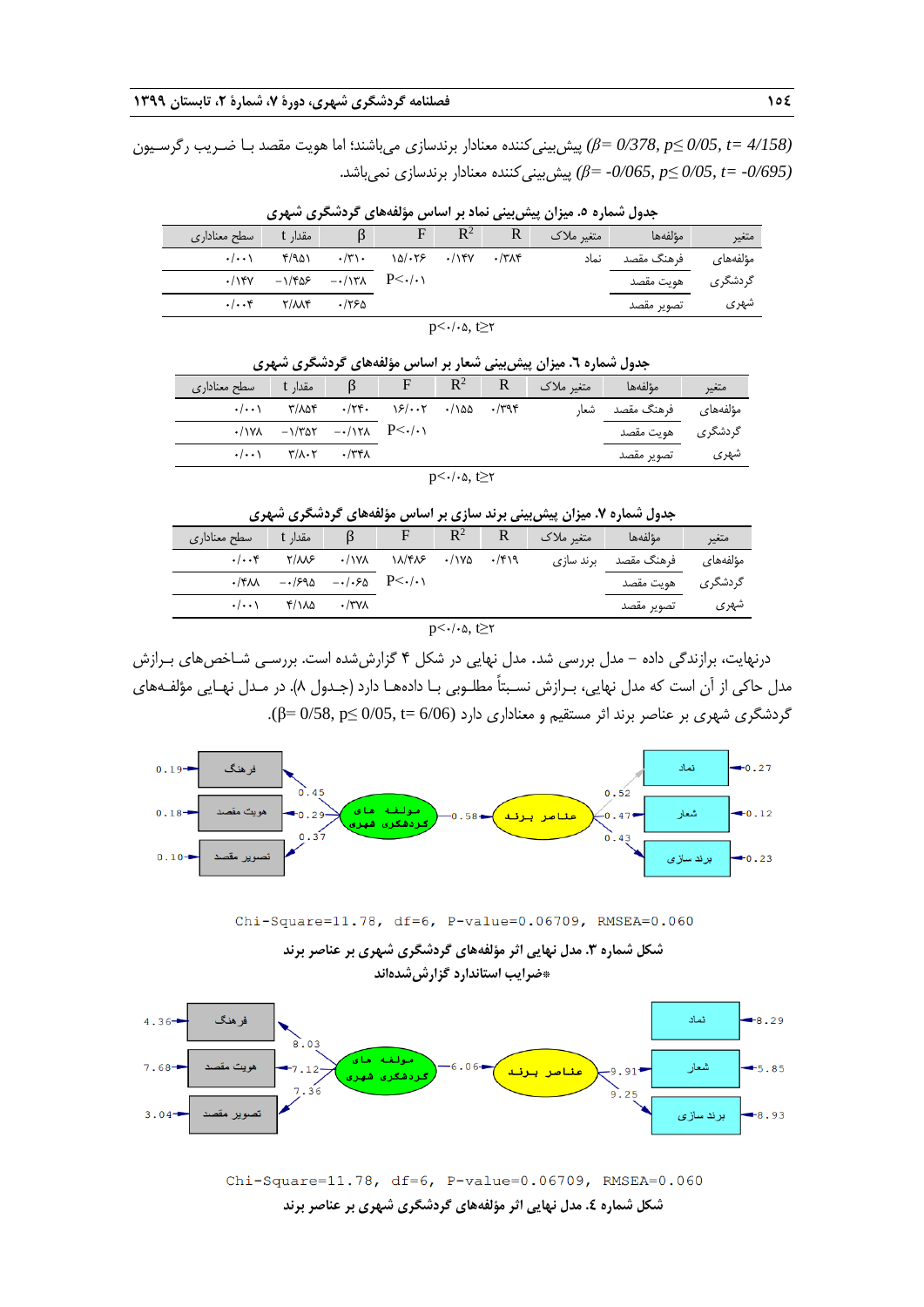| س کی براہ سی شامل ہو گیا<br>- 2000 - 2000 |              |                                  |              |  |  |  |  |
|-------------------------------------------|--------------|----------------------------------|--------------|--|--|--|--|
| نتيجه                                     | مقدار        | دامنه موردقبول                   | شاخص         |  |  |  |  |
| تأييد                                     | <b>\\/Y\</b> | $P > \cdot / \cdot \Delta$       | $X^2$        |  |  |  |  |
|                                           | ۶            |                                  | Df           |  |  |  |  |
| تأييد                                     | 1/95         | $r - \Delta$                     | $X^2/df$     |  |  |  |  |
| تأييد                                     | $.  .$ ۶.    | RMSEA $\leq$ $\cdot$ / $\cdot$ A | <b>RMSEA</b> |  |  |  |  |
| تأييد                                     | .199         | $GFI > \cdot/\wedge$             | <b>GFI</b>   |  |  |  |  |
| تأييد                                     | .190         | $AGFI$ > $\cdot/\lambda$ .       | <b>AGFI</b>  |  |  |  |  |
| تأييد                                     | .44          | $NFI > \cdot$ /9.                | <b>NFI</b>   |  |  |  |  |
| تأييد                                     | .199         | $CFI > \cdot$ /٩                 | <b>CFI</b>   |  |  |  |  |
| تأىد                                      | .199         | $IF\rightarrow ./9.$             | IFI          |  |  |  |  |
|                                           |              |                                  |              |  |  |  |  |

**جدول شماره .8 شاخصهای برازندگی مدل نهایی**

# **نتیجهگیری**

در برنامهریزی توسعه شهری، استفاده از ابزارها و استراتژیهای جدید برای ایجاد یک مزیـت رقـابتی در بـازار هـدف، از اهمیت بسزایی برخوردار است. یکی از این ابـزار و مفـاهیم نـوین در صـنعت گردشـگری جهـان »برنـد سـازی« اسـت. همانطور که گفته شد؛ پایه و اساس برند سازی شهری، معرفی قابلیتهای یک منطقه از طریق هویت منحصـربهفرد آن است که در یک شهر تاریخی مانند یزد، به این مسئله مهم جهت جذب و توسعه گردشـگری، کمتـر پرداختهشـده اسـت. هدف پژوهش حاضر این بود که بهوسیله یک رویکرد هویت مبنا و با بهرهگیری از شاخصهای فرهنگ و تصویر مقصد و نیز بررسی تأثیر آنها بر عناصر سمبلیک برند و یـادآوری اهمیـت ایـن عناصـر، پتانسـیل شـهر یـزد را در برنـد سـازی گردشگری شهری موردسنجش قرار دهد. در راستای دستیابی به این مفهوم محققین در پی پاسخ به این پرسـش اصـلی بودند که: آیا مؤلفههای گردشگری شهری (فرهنگ، هویت و تصویر مقصد) پیش بینی کننده معنادار عناصـر برنـد (نمـاد، شعار و برند سازی) هستند؟ و آیا این مؤلفههای گردشگری شهری بر عناصر سمبلیک برند تأثیر مستقیم و معنادار دارند؟

درمجموع همانگونه که نتایج حاصل از یافتههای پژوهش نشان داد، متغیرهای فرهنگ و تصویر مقصد تأثیر بسزایی بر عناصر نمادین برند و برند سازی شهری داشته است اما هویت مقصد به دلیل ضریب رگرسیون منفی بهتنهایی تـأثیر و رابطه معناداری با عناصر برند ندارد؛ بنابراین پژوهش حاضر با نتایج پژوهشهـای چـولگین و همکـاران )2019(، اکـان و همکاران (۲۰۱۹)، تسور و همکاران (۲۰۱۶)، غفاری و همکاران (۱۳۹۸) همسویی دارد؛ زیرا در پرسشـنامه ایـن پـژوهش نیز عامل وفاداری گردشگران نسبت به مقصـد در متغیـر تصـویر از طریـق تبلیـغ و بـه اشـتراكگذاری تجربـه سـفر در شبکههای اجتماعی موردبررسی قرارگرفته و تأثیر مثبت تصویر ذهنی بر وفاداری و قصد بازدیـد مجـدد تأییدشـده اسـت. همچنین با نتایج پژوهش مولوگان و همکاران )2017( ناهمسویی دارد؛ زیرا بررسی مولوگان و همکارانش، تأثیر بـرعکس عناصر برند بر تصویر مقصد را نتیجه گرفته اسـت. نتـایج تحقیـق بـا پـژوهش غفـاری و همکـاران )1398( و وثـوقی و همکاران )1397( را نیز تأیید میکند، چراکه تصویر مقصد میتواند بر شهرت مقصد و ایجاد زمینه مؤثر برای برند سـازی شهری اثربخش باشد؛ و نیز طبق نتایج وثوقی و همکاران، هویت عامل مهم در ارتباط گردشگر و مقصـد اسـت و نتـایج تحقیق حاضر، این موضوع را رد نمیکند؛ بلکه هویت مقصد به دلیل امتیازات پایین گردشگران بـه شـاخصهای هویـت دارای ضریب رگرسیون منفی با عوامل برند گردیده است. با توجه به نتایج پژوهش و رویکرد مبتنی بر هویت راهکارهایی با توجه به شاخصهای یک برند شهری موفق از نظر رینیستو $(\mathrm{Y}\cdot\mathrm{Y})$  برای نتیجهگیری پژوهش حاضر ارائه میگردد:

 عامل برنامهریزی و مدیریت استراتژیک مقصد: این پژوهش نشان میدهد که صرفاً در نظر گرفتن یک رویکـرد غالب مثل رویکرد مبتنی بر هویت از دیدگاه گردشگران برای جایگاهیابی برند سازی یک شـهر مـدنظر نیسـت؛ بلکه فرایند یکپارچه و استراتژیک مدیریت مقصد، همکاری برنامهریزان شـهری و مقامـات محلـی بـا یکـدیگر،

1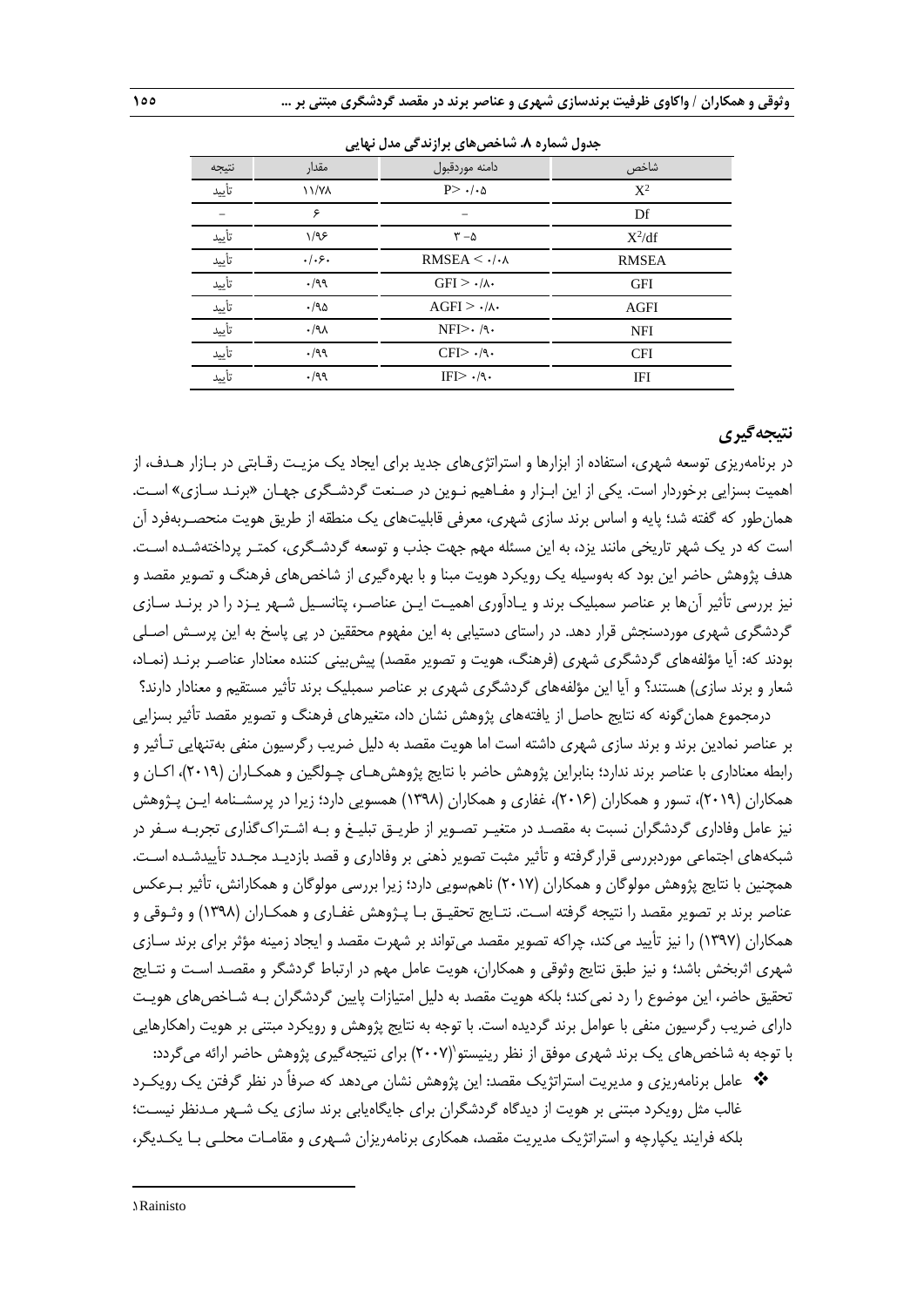شناسایی فرصتها و تهدیدات گردشگری مقصد یزد و ارائه طرحهای جامع گردشـگری کوتاهمـدت و برگـزاری استارت اپهای شهری در راستای استفاده از خالقیتهای دانشآموختگان رشتههای گردشگری، باستانشناسی، معماری و ... میتواند منجر به ارائه یک هویت بهبودیافته از شهر و جذب بیشتر گردشگران شود.

- تعیین هویت و تصویر شهر: استفاده بیشتر از المانهای شهری در تمام نقاط شهر بـا موضـوعات نسـاجی، هنـر، سوغات و صنایعدستی، نهتنها در ایام نوروز و تابستان؛ بلکه در تمام فصـول سـال و همچنـین اسـتفاده از ایـن المانها در بنرهای تبلیغات شهر یزد در داخـل و خـارج اسـتان و اجـرای دیوارنگـاره بـا طـرح عناصـر نمـادین گردشگری شهر و یا حتی طراحی شعارها با زبان تصویری و برندهای مشهور یزد در عرصه سـوغات و شـیرینی به تعیین هویت منحصربهفرد شهر کمک شایانی مینمایـد. همچنـین ارتقـا زنـدگی شـبانه شـهری، اسـتفاده از طراحی و نقاشی نمادهای سنتی مثل بادگیر، دوچرخـه و ... در تمـام ایسـتگاهها و وسـایل حملونقـل عمـومی، طراحی بهتر ورودیهای شهر، افزایش تعداد پارکینگها و کاهش ترافیک و افزایش امنیت بافت تاریخی از نظـر تردد موتورسیکلتها و سایر وسایل نقلیه موتوری که مورد اعتراض عمـوم گردشـگران اسـت، میتوانـد تصـویر ذهنی مناسبتری در ذهن آنها بر جای گذارد.
- اتحاد سیاسی و مشارکت بنگاههای عمومی و خصوصی: امضاء تفاهمنامههای همکاری اقتصادی و گردشگری با تعدادی از مقاصد جهانی دارای برند مطرح در عرصه گردشگری، به دلیل قرابت سبک معماری یا قدمت تاریخی و مشارکت بیشتر در نمایشگاههای بینالمللی در آن کشـورها بـا معرفـی جشـنوارههای گردشـگری- همکـاری همهجانبه دفاتر خدمات مسافرتی با بنگاههای مشهور دارای برند در عرصه سوغات و صنایعدستی در پکیجهـای مسافرتی.
- تبلیغات جهانی و توسعه مناسب محلی: تبلیغات شهر یزد بهصورت بنـر، کتابچـه، بروشـور، مستندسـازی و ... در سایر شهرهای ایران و کشورهای جهان با استفاده از نمادها، شعارها و برنـدهای مطرحشـده در ایـن پـژوهش- اجرای برند سازی جاذبهها بهمنظور آشنایی بیشتر گردشگران با آنها و حفاظت از آنها که شرط اصلی سـازمان یونسکو برای ثبت این شهر در فهرست آثار جهانی است که این موردحمایت و نظارت دقیق یونسکو را میطلبد.
- یکپارچگی فرایند: فرایند توسعه گردشگری شهری با برندسازی مقصد باید بهصورت یکپارچـه و هماهنـگ بـین تمامی ارگانها و بنگاههای کوچک و بزرر گردشگری و اقتصادی استان و شهر یزد انجامشده و عـالوه بـر در نظر گرفتن منافع خود، بهجای رقابت تنگاتنگ، با همراهی جامعه محلـی بـه مشـارکت بپردازنـد تـا ایـن شـهر بهعنوان اولین برند شهری کشور در ذهن گردشگران داخلی و خارجی ثبت گردد.

# **تقدیر و تشکر**

بنا به اظهار نویسنده مسئول، این مقاله حامی مالی نداشته است.

# **منابع**

- 1( اشپشت، یان. )1395( گردشگری معماری: سازههای معماری در مقصدهای گردشگری شهری، ترجمه لیال وثوقی، چـاپ اول، سمنان: انتشارات دانشگاه سمنان.
- 2( آنهالت، سایمون. )1390( هویت رقابتی، مدیریت نوین برند برای ملل، شهرها و مناطق، ترجمه مصطفی اکبری مطلق، چـاپ اول، تهران: نشر طحان.
- 3( آیتی، حمید؛ خداکرمی، فائزه؛ مالیی، کامبیز و آفاق پـور، آتوسـا )1395( بررسـی تـأثیر عوامـل کالبـدی شـهری بـر توسـعه گردشگری مذهبی (مطالعه موردی؛ شهر شیراز)، مطالعات شهر ایرانی اسلامی، دوره ۶، شماره ۲۳، صص. ۶۰- ۴۳.
- 4( پوراحمد، احمد؛ مهدی، علی؛ مهدیان بهنمیری، معصومه؛ میرزایی کوتنایی، زهرا و محمـدی، آرزو )1391( بررسـی و تحلیـل نقش موزهها در توسعه گردشگری فرهنگی مطالعه موردی: موزههای شـرق اسـتان مازنـدران، مجلـه برنامـهریزی و توسـعه گردشگری، دوره ۱، شماره ۱، صص. ۱۲۸– ۱۰۵.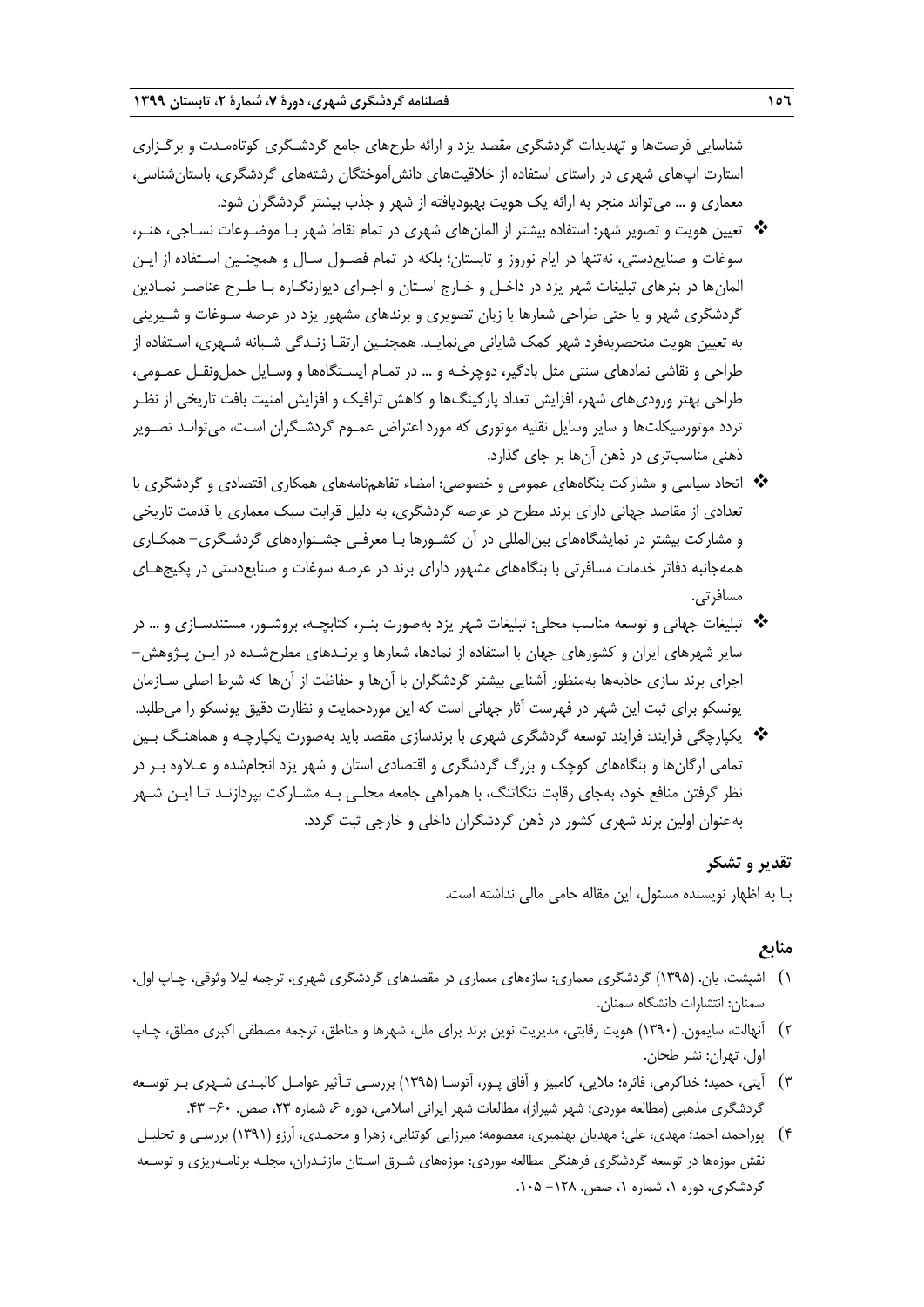- 5( پورزرندی، محمد؛ حسنی، حسینعلی؛ امینیان، ناصر )1395( عوامـل مـؤثر بـر برنـد شـهری و اولویتبنـدی آنهـا از دیـدگاه گردشگران بینالمللی مطالعه موردی: برج میلاد تهران، فصلنامه اقتصاد و مدیریت شهری، دوره۴، شـماره ۱۴، صـص. ۱۳۸–  $.119$
- 6( حیدری چیانه، رحیم و سعدلونیا، حسین )1395( تحلیلی بر فرآیند مـدیریت تصـویر مقصـد گردشـگری شـهری موردمطالعـه: کلان شهر تبریز، برنامهریزی و توسعه گردشگری، دوره ۵، شماره ۱۹، صص. ۱۱۳-۹۲.
- 7( خاکپور، براتعلی؛ عباسی، حامد؛ شاکرمی، نعمت )1397( ارزیابی و تحلیل جایگاه برند گردشگری استان فارس بر پایـه هویـت رقابتپذیری ملی، فصلنامه مطالعات مدیریت گردشگری، دوره ۱۳، شماره ۴، صص. ۱۴۲-۱۰۹.
- 8( رشیدی، حسن و رحمانی، زینالعابدین )1392( برند و تأثیر آن بر وفاداری مشتری، مجله اقتصادی، دوره ،13 شـماره 9 و ،10 صص. ٨٠- ۶۵-
- 9( روستا، احمد؛ قره چه، منیژه؛ حمیدی زیاده، محمدرضا؛ محمدی فر، یوسف )1395( مدلی برای برند سازی شهری در ایران بـر اساس نظریه داده بنیاد، فصلنامه مدیریت برند، دوره ۳، شماره ۵، صص. ۶۷-۴۱.
- ۱۰) زارع اشکذری، سید محمد؛ سقایی، محسن؛ موسوی، میر نجف؛ مختاری ملکآبادی، رضا (۱۳۹۵) تحلیلی بر نقش جاذبههای میراث فرهنگی در توسعه و جذب گردشگری شهری در ایران مرکزی مطالعـه مـوردی :شـهر یـزد، پژوهشهـای جغرافیـای انسانی، دوره ۴۸، شماره ۳، صص. ۴۲۷- ۴۰۷.
- 11( شربتیان، محمدحسن، )1390( تأملی بر گردشگری شهری در ایران و ارائه راهکارهایی در جهـت توسـعه پایـدار ایـن صـنعت شهری، اولین همایش بینالمللی مدیریت گردشگری و توسعه پایدار، دانشگاه آزاد اسالمی واحد مرودشت، صص. .1-19
- 12( شمس، مجید و امینی، نصیره )1388( ارزیابی شاخص فرهنگ ایرانـی و تـأثیر آن در توسـعه گردشـگری، فصـلنامه علمـی- پژوهشی جغرافیای انسانی، دوره ۰٫ شماره ۴٫ صص. ۹۳- ۸۱.
- 13( شیفمن، لئون جی و کانوك، لزلی. )1391( رفتار مصرفکننده، ترجمه مسـعود کرمـی و شـهرزاد پوریـان، چـاپ دوم، تهـران: مؤسسه کتاب مهربان نشر.
- 14( غفاری، محمد؛ کنجکاو منفرد، امیررضا و عسگر نژاد نوری، باقر )1398( واکاوی نقش تصویر ذهنی گردشـگران از برنـد بـر شهرت مقصد گردشگری مطالعه موردی :شهر یزد، فصلنامه گردشگری شهری، دوره ۶، شماره ۲، صص. ۵۹- ۴۵.
- ۱۵) قادری، اسماعیل، عزتی، عزتالله و حافظی زاده، شقایق (۱۳۸۸) راهکارهای اسـتفاده از مراسـم تاسـوعا و عاشـورا بـهعنوان پتانسیل توریسم فرهنگی- مذهبی، مجله فضای جغرافیایی، دوره ۹، شماره ۲۸، صص. ۱۰۱– ۷۵.
- 16( قنبری، ابوالفضل و احمدیان، فرشته )1397( بررسی عوامل مؤثر در معرفی بازار تبریـز بـهعنوان برنـد گردشـگری، فصـلنامه گردشگری شهری، دوره ۵، شماره ۳، صص. ۱۶–۱.
- 17( لزگی، انسیه و صیامی، قدیر )1396( تبیین مؤلفههای برندینگ شهری با تأکیـد بـر ابعـاد اقتصـادی آن، فصـلنامه تحقیقـات جغرافیایی، دوره ۳۲، شماره ۳، صص. ۱۶۲–۱۵۲.
- 18( لطفی، صدیقه و محمـدی، عبدالحمیـد )1391( بررسـی ارتبـاط نمادهـای شـهری بـا هویـت شـهر )مطالعـه مـوردی: شـهر گنبدکاووس)، فصلنامه جغرافیا (برنامهریزی منطقهای)، دوره ۲، شماره ۲، صص. ۷۰- ۶۱.
- 19( لطیفی، غالمرضا؛ فیضی، قاسم؛ چشمه، گلی؛ باجالل، راحله )1394( تبیین و ارزیـابی شـاخصهای مـؤثر در هویـت شـهری، پژوهشنامه خراسان بزرگ، دوره ۶۰ شماره ۲۰، صص. ۴۲-۲۵.
- 20( منتظری، مرجان و براتی، ناصر )1393( برنامهریزی راهبردی توسعه گردشگری، رهیـافتی کارآمـد جهـت تحقـق گردشـگری پایدار مطالعه موردی: شهر یزد، نشریه شهرسازی و معماری هفت شهر، دوره ۴، شماره ۴۷ و ۴۸، صص. ۵۷- ۴۰.
- 21( موحد، علی؛ امان پور، سعید؛ نادری، کاوه )1390( بازاریابی گردشگری شهری بر اساس برند یابی با مدل فرآیند تحلیل سلسله مراتبی (AHP)، مجله برنامهریزی فضایی، دوره ۰٫ شماره ۳٫ صص. ۳۶- ۱۷.
- 22( موسوی، سید نجمالدین؛ سپهوند، رضا؛ شریعت نژاد، علی )1396( تبیین مؤلفههای برند سازی شهری بـا تأکیـد بـر صـنعت گردشگری، فصلنامه گردشگری و توسعه، زمستان ۱۳۹۶. دوره ۶ شماره ۴، صص. ۱۷۹–۱۶۰.
- 23( موسوی، سیده ساغر و شکور، علی )1397( بررسی و نقش نشانههای شهری با تأکید بر شناسایی هویت فضا مطالعه مـوردی: بلوار شهید چمران شیراز، نشریه پژوهش و برنامهریزی شهری، دوره ،9 شماره ،35 صص. -10 .1
- 24( موالیی، احمدرضا؛ رضایی دولتآبادی، حسین؛ بهرامیان، سمیه )1397( سـنجش اثرگـذاری عوامـل اجتمـاعی- فرهنگـی بـر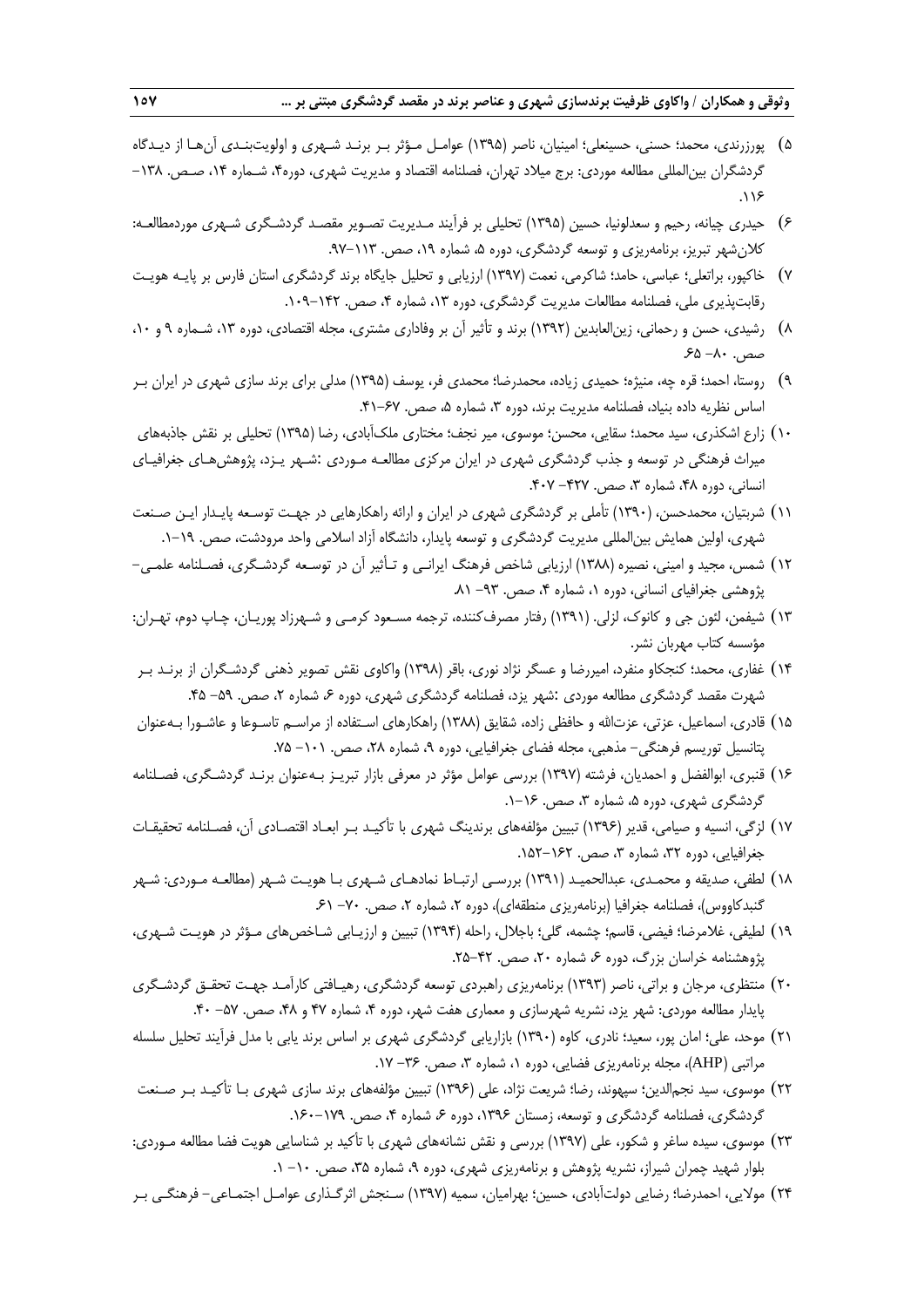وفاداری به برند مقصد گردشگری مورد شناسی: شهر اصفهان، جغرافیا و آمایش شهری– منطقهای، شماره ۲۹، صص. ۱۸– ۱.

۲۵) نصر، طاهره (۱۳۹۵) جایگاه نشانهشناسی شهر ایرانی در گردشـگری در راسـتای آینـدهپژوهی برنامـهریزی شـهری و توسـعه پایدار، فصلنامه برنامهریزی منطقهای، دوره ۶، شماره ۲۴، صص. -۲۰۰- ۱۸۹.

26( وثوقی، لیال؛ یزدانی، محمدرضا و توانایی، عاطفه )1397( ارزیابی تأثیر هویت شهر بر رضایت و وفاداری گردشـگران مطالعـه موردی: شهر کرمان، گردشگری شهری، دوره ،5 شماره ،3 صص. -31 .17

- 27) Aaker, D. A. (1991) Managing Brand Equity: Capitalizing on the Value of a Brand Name, New York: The Free Press.
- 28) Akgün, A. E. & Senturk, H. A. & Keskin, H. & Onal, I. (2020) the relationships among nostalgic emotion, destination images and tourist behaviors: An empirical study of Istanbul, Journal of Destination Marketing & Management, No.16, pp. 100- 355.
- 29) Alrawadieh, Z. & Alrawadieh, Z., & Kozak, M. (2019) Exploring the impact of tourist harassment on destination image, tourist expenditure, and destination loyalty, Tourism Management, No.73, pp.13- 20.
- 30) AMA Dictionary (N/D). [WWWpage]. RetrievedApril15, 2016, (from): (https:// www.ama.org/ resources/ Pages/ Dictionary.aspx).
- 31) Baloglu, S. & McCleary, K. W. (1999) A model of destination image formation, Annals of Tourism Research, Vol. 26, No.4, pp. 868–897.
- 32) Britannica, E., (1984), Culture, Vol. 8, Washington DC.
- 33) Cai, A. (2002) Cooperative branding for rural destinations, Annals of Tourism Research, Vol.29, No.3, pp.720-742.
- 34) Caneen, J. M. (2014) Tourism and cultural identity: The case of Polynesian Cultural Center, Athens Journal of Tourism, Vol.1, No.2, pp.101-120.
- 35) Chang, J. (2006) Segmenting Tourists to Aboriginal Cultural Festivals: An Example in the Rukai Tribal Area, Taiwan, Tourism Management, Vol.27, No.6, pp. 1224-1234.
- 36) Chaulagain, S. & Wiitala, J. & Fu, X. (2019) The impact of country image and destination image on US tourists' travel intention, Journal of Destination Marketing & Management, No.12, pp.1-11.
- 37) Crompton, J. L. (1979) an assessment of the image of Mexico as a vacation destination and the influence of geographical location, Journal of Travel ResearchVol.17, No. 4, pp.18–23.
- 38) Dedeoğlu, B. B. (2019) Shaping tourists' destination quality perception and loyalty through destination country image: The importance of involvement and perceived value, Tourism Management Perspectives, No.29, pp.105-117.
- 39) Del Barrio-García, S. & Prados-Peña, M. B. (2019) Do brand authenticity and brand credibility facilitate brand equity? The case of heritage destination brand extension, Journal of Destination Marketing & Management, No.13, pp.10-23.
- 40) Florek, M., Insch, A., & Gnoth, J. (2006) City council websites as a means of place brand identity communication, Place Branding, Vol.2, No.24, pp. 276-296.
- 41) Foschet, Thomas. & Maloles, Cesar. & Swoboda, Bernhard. & Morschett, Dirk. & Sinha, Indrajit. (2008) the impact of culture on brand perceptions: a six-nation study, journal of product & brand management, Vol.17, No.3, pp.131-142.
- 42) Hernández-Mogollón, J. M. & Duarte, P. A. & Folgado-Fernández, J. A. (2018) the contribution of cultural events to the formation of the cognitive and affective images of a tourist destination, Journal of destination marketing & management, No.8, pp.170-178.
- 43) Hernández-Mogollón, J. M. & Duarte, P. A. & Folgado-Fernández, J. A. (2018) the contribution of cultural events to the formation of the cognitive and affective images of a tourist destination, Journal of Destination Marketing & Management, No.8, pp.170-178.
- 44) Hernández-Mogollón, J. A. & Duarte, J. M. & Folgado-Fernández, P. (2017) Destination image and loyalty development: the impact of tourists' food experiences at gastronomic events, Scandinavian Journal of Hospitality and Tourism, Vol.17, No.1, pp. 92-110.
- 45) Kavaratzis, M. & Hatch, M.J. (2013) The dynamics of place brands an identity-based approach to place branding theory, Marketing Theory, Vol.13, No.1, pp. 69–86.
- 46) Kladou, S. & Kavaratzis, I. & Salonika, E. (2017) the role of brand elements in destination branding, Journal of Destination Marketing & Management, Vol.6, No. 4, pp. 426-435.
- 47) Kladou, S. & Kehagias, J. & Dilmperi, A. (2015) what matters to tourists? A multi-group analysis to assess destination brand equity. Edited by, 93.
- 48) Lam, Desmond (2007) cultural influence on proneness to brand loyalty, journal of international consumer marketing, No.19, pp. 7-21.
- 49) Leslie, D. & Sigala, M. (2005) International cultural tourism: Management, implications and cases. Routledge.